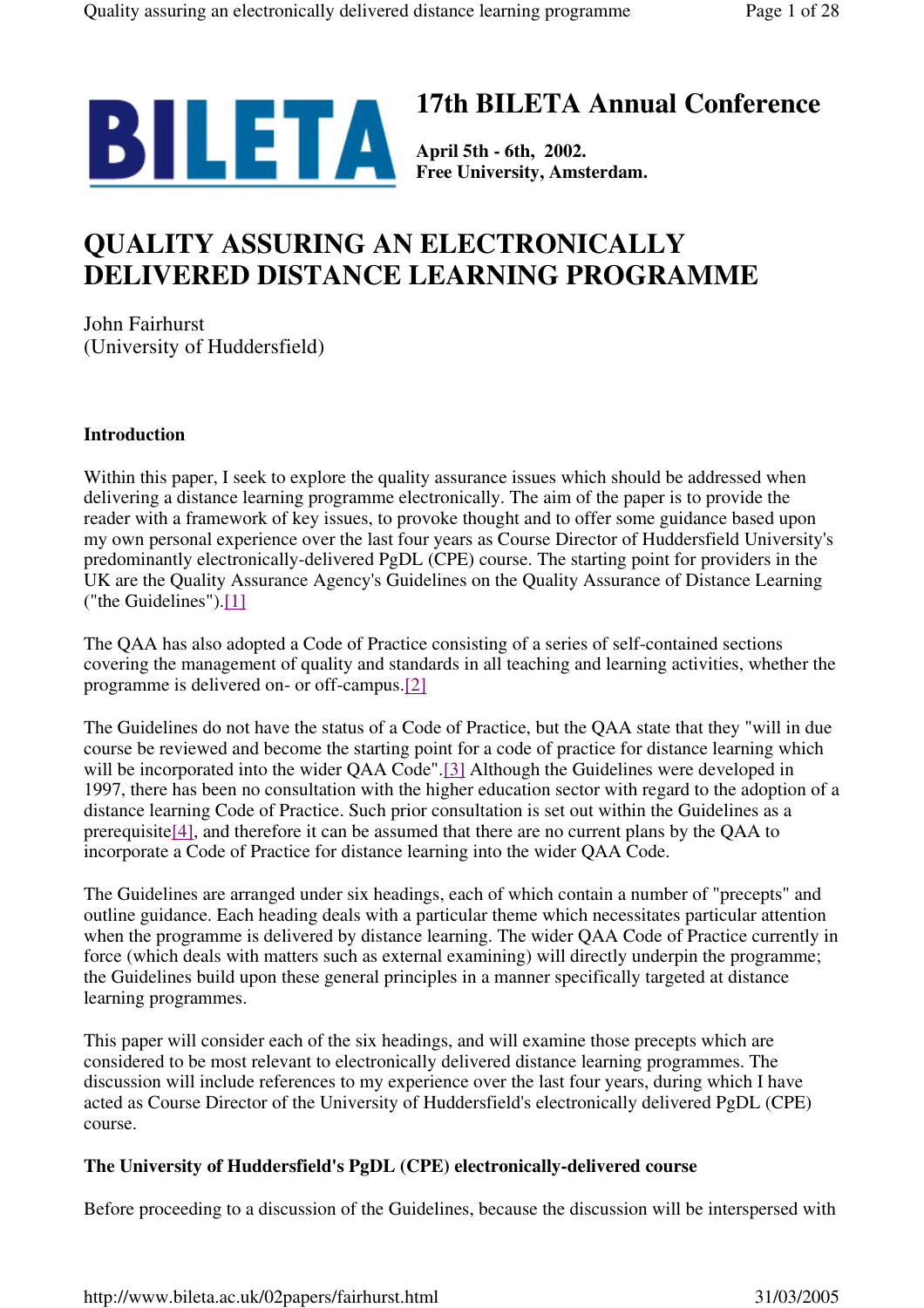references to Huddersfield's PgDL (CPE) course, it is useful to provide an outline of the course in terms of structure and delivery.[5]

The course can be studied over one year full-time, or two years part-time. The course begins with an Introductory Programme. Before formal enrolment, students are issued with a study pack requiring them to undertake reading from two texts and to prepare written exercises on content related to the English Legal System and Legal Method. Following this reading students are required to attend the University for a period of five days for part-time students and six days for full-time students; any student who fails to attend will not be allowed to enrol onto the course. Other than this period of compulsory attendance, students can complete the course completely away from the University. During their time on-campus students will:

- Enrol with the University and receive an induction into the BlackBoard Virtual Learning Environment ("VLE")
- Receive lectures and tutorials on the English Legal System and Legal Method
- Be provided with an induction into use of a law library (traditional and electronic) and complete some library exercises
- Be introduced to legal skills research; essay writing and problem solving
- Receive a careers talk and be directed to further sources of information
- Meet with their personal tutor

Student performance on the Introductory Programme is assessed by one 2,000 word assignment which is marked on a pass/fail basis. Having successfully completed this element of the course, students undertake the seven core law subjects (for part-time students four subjects are taken in Year One, and three in Year Two). In addition students have to complete a research project; part-time students undertake this in Year Two.

The seven subjects are delivered through the BlackBoard VLE. Students are provided with online lecture materials and directed reading, to furnish them with the fundamental knowledge required to complete a weekly tutorial. The tutorial can be submitted electronically through the VLE for individual marking and feedback, or alternatively the student can attend a face-to-face tutorial on Wednesday afternoons. Students can email their tutor through the VLE for support either before or after the tutorial. What distinguishes electronic from traditional distance delivery is the possibility with electronic delivery of engaging students in interactive tasks with the aim of achieving collaborative student learning.[6] On this course students are required to participate in an asynchronous discussion board activity (e-tivity) each week; tutors monitor and participate in these discussions.[7] Students have the option of attending face-to-face study weekends; three each year for part-time students, and six throughout the one year for full-time students. During these sessions, no new material is introduced; they act primarily as a review of material which has already been covered. All core subjects are assessed by one piece of coursework (25% weighting) and one unseen 3-hour exam (75% weighting). In addition, tutorial and discussion board participation is assessed on a pass/fail basis.

# **The QAA Guidelines on the Quality Assurance of Distance Learning**

As stated above, the Guidelines are arranged under six headings (labelled Guidelines 1-6) each of which is divided into a number of precepts. The Headings are as follows:

- System design
- Programme design, approval and review
- Management of programme delivery
- Student development and support
- Student communication and representation
- Student assessment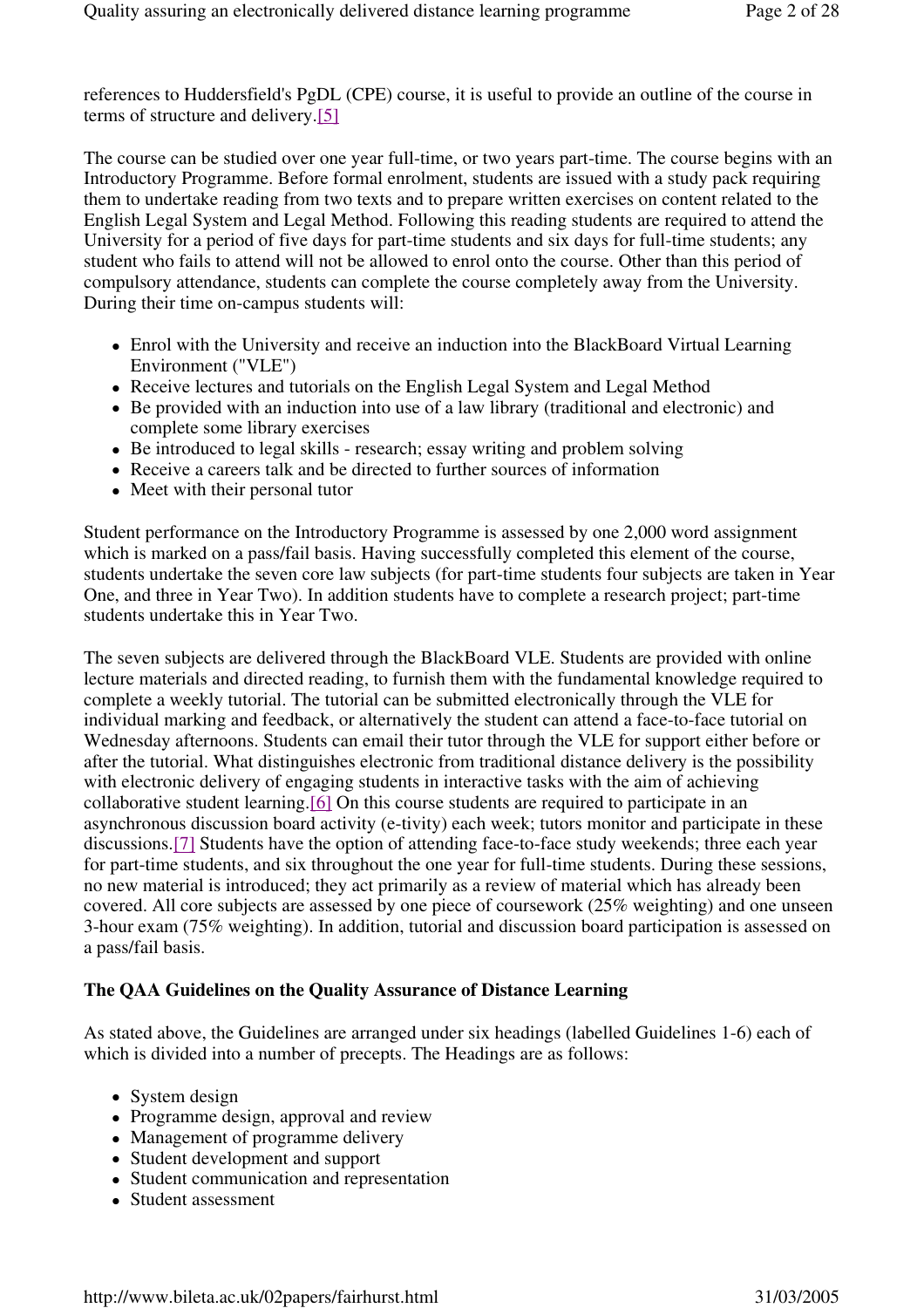The Guidelines state that attention to the Guidelines and precepts is intended to ensure total quality and effectiveness:

**The strength** of the chain of system and programme design, implementation, delivery, support, student communication and assessment, and the matters addressed in more general precepts such as those concerning external examining [which are contained in the wider QAA Code], *lies in its weakest link*. Those responsible for the overall management of a programme of distance learning should monitor all aspects of provision for weakness, and should be able to take timely corrective action at that point. (emphasis added)

This statement sums up the evaluative nature of quality assurance. Ongoing monitoring is essential to ensure that any weaknesses are rectified as soon as possible. The programme will only be as strong as its weakest link and therefore it is essential to eliminate the weakest link. However careful planning of the programme at the design stage, and thorough and appropriate scrutiny at the validation stage, can help in identifying any weaknesses so that corrective action can be taken before the programme is delivered.

We shall now consider each of the Guidelines' six headings, in order:

# **Guideline 1: System design - the development of an integrated approach**

This guideline is directed at the institution. The institution should design and manage its operations in such a way that its distance learning programmes are underpinned by principles relevant generally to higher education, while at the same time taking into account the considerations which are specific to distance learning. An institution should set out its strategy for achieving its stated aims, and distance learning systems should be designed to give effect to that strategy. In other words it should not be alienated, separated and fragmented from the institution's aims, but it should be explicitly incorporated within.

When University approval was sought during 1997 for the delivery of the PgDL (CPE) course by electronic distance learning, this mode of delivery had not been incorporated into the University's strategic plan. No course had been validated by the University for delivery by this mode. The validation panel included a former Open University academic, and an academic from the Law Department who, by her own admissions, was non-IT competent and who had expressed hostile disapproval towards the course. The validation panel refused to validate the course, but the team was urged to resubmit its proposal the following year when some of the panel's key concerns had been addressed. We did return, and 12 months later unconditional approval was granted; this was followed by the professional bodies (through the auspices of the CPE Board), who likewise granted unconditional approval. The validation of the University of Huddersfield's first electronically delivered distance learning programme marked a turning point for the University. During 1999, when others were keen to join the march towards electronic delivery, the University began to question the applicability of its own quality assurance procedures which had clearly been designed for programmes delivered by conventional forms of teaching. I joined a working party to review quality assurance procedures for distance learning programmes. A report was published and subsequently adopted by the University's Teaching and Learning Committee. The University had made its first positive signal that it was ready and willing to embrace electronic delivery, and that in doing so it would safeguard the academic quality and standards of such programmes.

Most institutions which have embarked upon electronic distance delivery, or who are planning to, will now have amended or supplemented their quality assurance procedures to accommodate this mode of delivery.[8]

However, it is worth repeating that Guideline 1 stipulates that these procedures should be consonant with the general aims of the institution, as articulated in its strategic plan. Therefore when addressing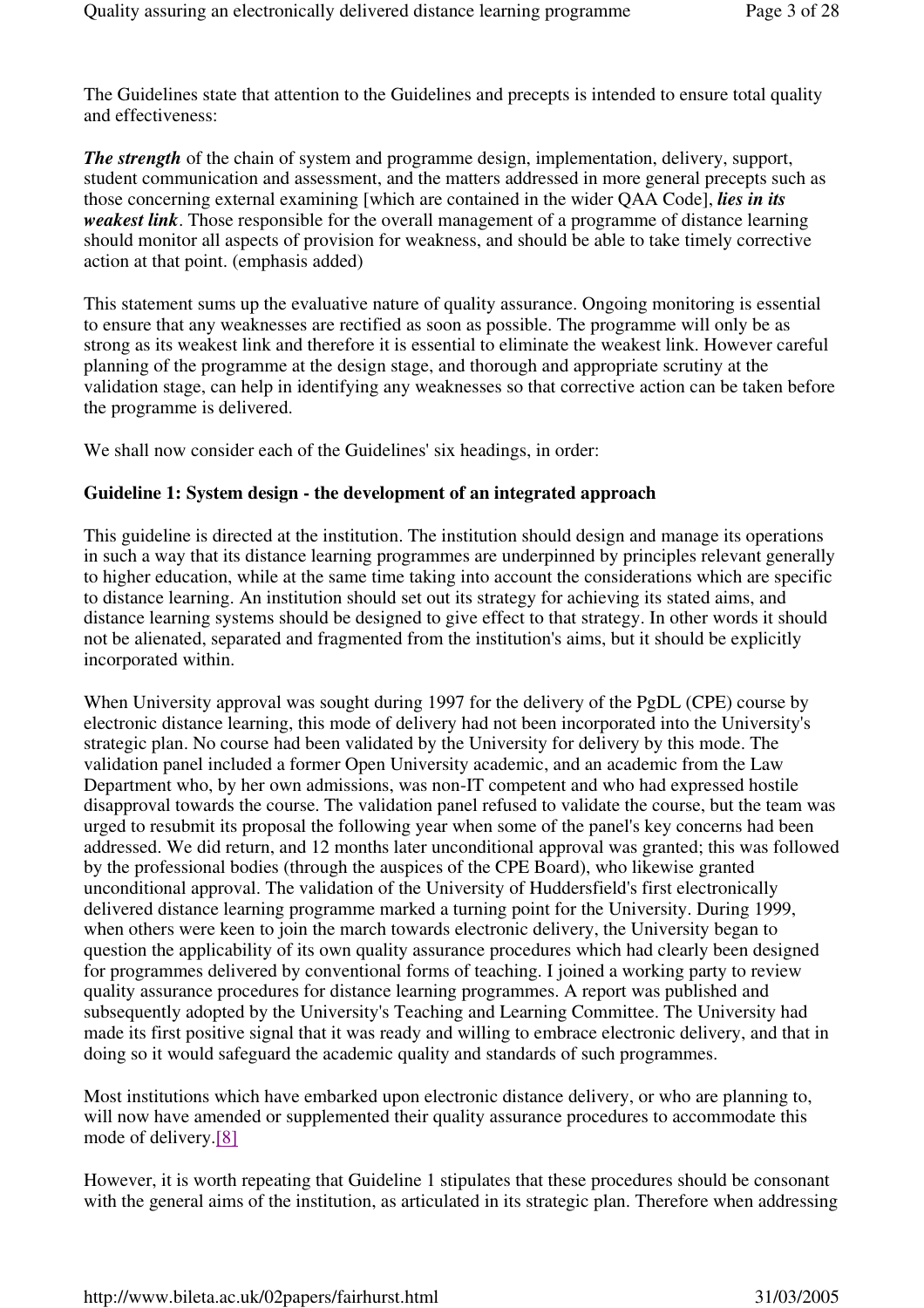the quality assurance procedure issue, it is necessary to ensure that the institution's strategic plan is also reflective of the new aim of the institution, if in fact an aim of the institution is to be a provider of innovative electronically delivered programmes.

In refining its institutional strategy to accommodate the delivery of online programmes the following issues may be relevant:

- adoption by the institution of a VLE, which is supported centrally by a dedicated team. Central support, rather than individual Schools adopting their own strategy for support, can lead to a more cost effective and high quality service. The economy of scale which flows from central provision can make it feasible for a team to be allocated solely to servicing the VLE, and be responsible for its maintenance and the provision of technical/administrative support. The cost of a backup server can be shared by the whole institution rather than being the sole responsibility of individual Schools. Planned VLE software upgrades can be implemented more smoothly and effectively. Most importantly, a stable VLE is critical to the delivery of online programmes. Instability not only leads to students losing confidence (and motivation), but also to the loss of support among those innovative members of staff who have acted as the pioneers of this exciting mode of delivery.
- a central staff development team to support online tutors in designing materials and delivering the programme;
- a central registry which has in place procedures for the registration (etc) of off-campus students; and
- library and computing services' departments which are supportive of off-campus students.

In summary, this Guideline seeks to provide that the institution has taken the necessary institutional decisions, reflected in its strategic plan, to be able to support electronic delivery and that its quality assurance procedures have been amended to ensure that academic quality and standards are safeguarded and not diluted.

# **Guideline 2: The establishment of academic standards and quality in programme design, approval and review procedures**

This guideline is directed at both the institution (with regard to quality assurance procedures) and the programme designers (the future Course Team).

Designing the programme is naturally a critical issue, and one which will be subject to the institution's quality assurance procedures as applied through the initial validation process. Some of the quality assurance issues which apply within the programme design stage are replicated within subsequent headings of the Guidelines; where such issues are better discussed more specifically under a subsequent heading, then the substance of the discussion will appear later, with a brief mention in this section.

#### *Programme Specification*

My recommendation when designing an electronically delivered programme is to draft a Programme Specification. Programme Specifications were adopted by the QAA in response to the Report of the National Committee of Inquiry into Higher Education (the Dearing Report).[9]

The purpose of the Programme Specification is to provide `clear and explicit information for students so that they can make informed choices about their studies and the levels they are aiming to achieve'. Drafting a Specification at the design stage of a programme will focus the provider's mind on issues which are of major importance. These issues include:

• programme aims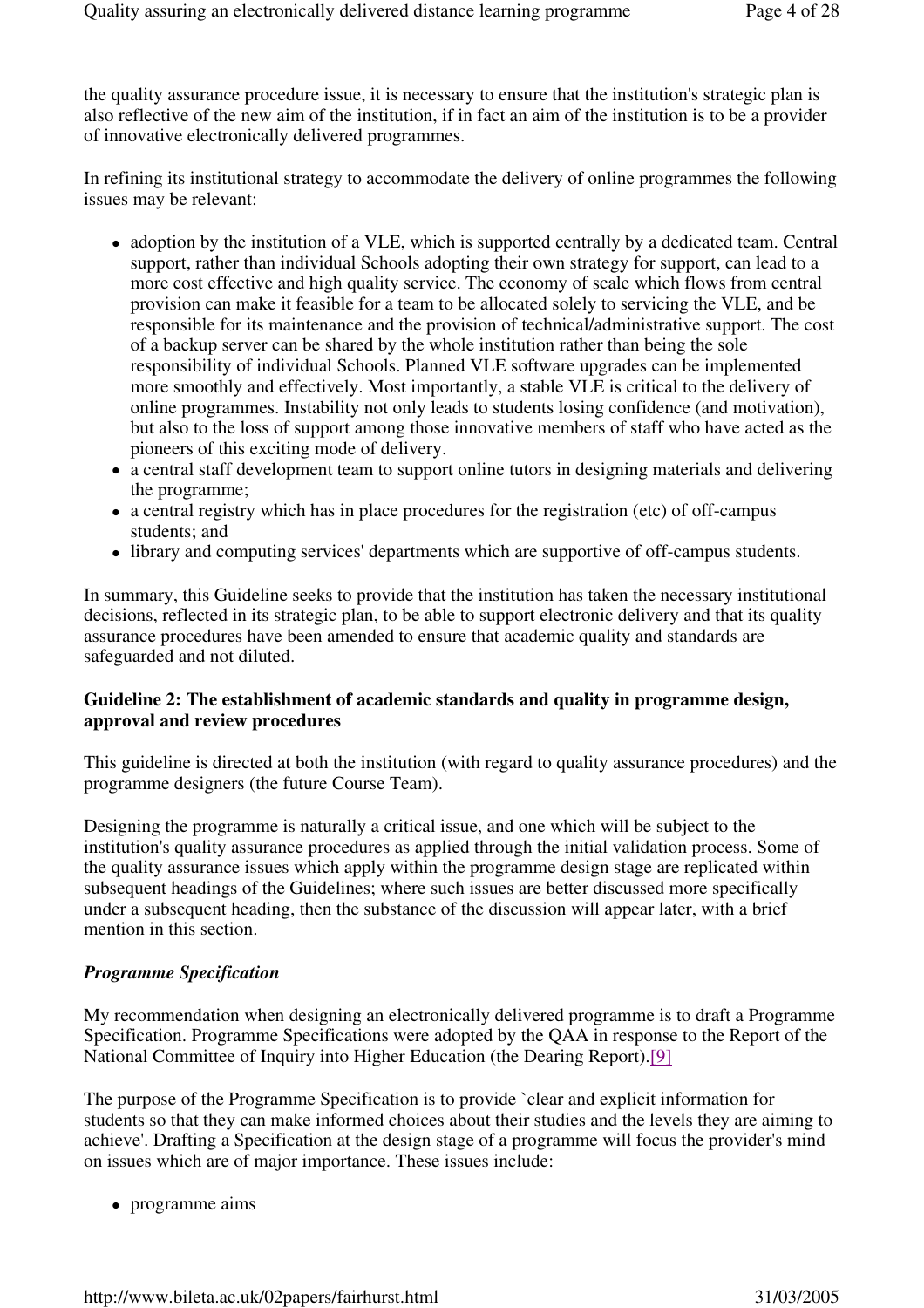- programme outcomes, including the teaching and learning methods which have been incorporated to enable the outcomes to be achieved, and the methods of assessment which have been adopted to ascertain whether or not these outcomes have been achieved by the student
- programme structure
- support for students and their learning
- criteria for admission, including any IT-skill requirements, and computer access
- methods for evaluating and improving the quality and standards of teaching and learning
- assessment regulations

Although the Programme Specification should be brief and concise, it is normal to refer to other documents where further information can be found (e.g. definitive course document; student handbook).<sup>[10]</sup> Its aim is to provide a concise summary of the main features of the programme and the learning outcomes that a typical student might reasonably be expected to achieve and demonstrate if he/she takes full advantage of the learning opportunities that are provided.

When drafting the Programme Specification it is essential that the provider complies with the QAA Qualifications Framework<sup>[11]</sup> to ensure that the award conferred on successful students is set at the appropriate level and that there is a consistent use of qualification titles. It should also incorporate any relevant QAA subject-specific benchmark statements, the aim of which are to set minimum standards to be achieved by students for a particular award in a specific subject.[12]

Guideline 2 makes a suggestion that a distance learning programme could be approved by the providing institution "in stages":

distinguishing *outline approval* of a programme of study and its intended design from *final approval*  of a programme, or any component module, once learning materials have been prepared. (emphasis added)

The University of Huddersfield adopts this approach in that it will provide "approval in principle" which may be subject to recommendations and/or conditions, provided the materials of at least two modules have been subject to scrutiny, including external scrutiny by a subject specialist.

# *Skills and tools*

At the design stage, it is important to consider what pre-requisites are required in respect of both staff and students in terms of the skills and tools which are needed to enable staff to deliver the programme and to ensure students can participate.

For an electronically delivered programme a minimum level of C&IT skills is essential. Students on the PgDL (CPE) course are made an offer conditional upon the student having a basic level of competence in the use of a Windows-based word-processing package, together with a familiarity of the Internet and email system. Staff require a structured staff development programme, covering not only C&IT skills and training in the use of the VLE, but also including activities related to material design and the role of an e-moderator.[13] Minimum requirements and specifications in relation to computer hardware and software, for both students and staff, should be made explicit, together with details of any technical support provided to both parties.

# *Pedagogy*

There should be an elicitation of how the categories of teaching and learning activity have been incorporated into the design of the programme. Categories of teaching and learning activity are quite often referred to as a "taxonomy" of teaching and learning activities. For conventionally delivered face-to-face programmes it would be rare for a validation panel to ask searching pedagogical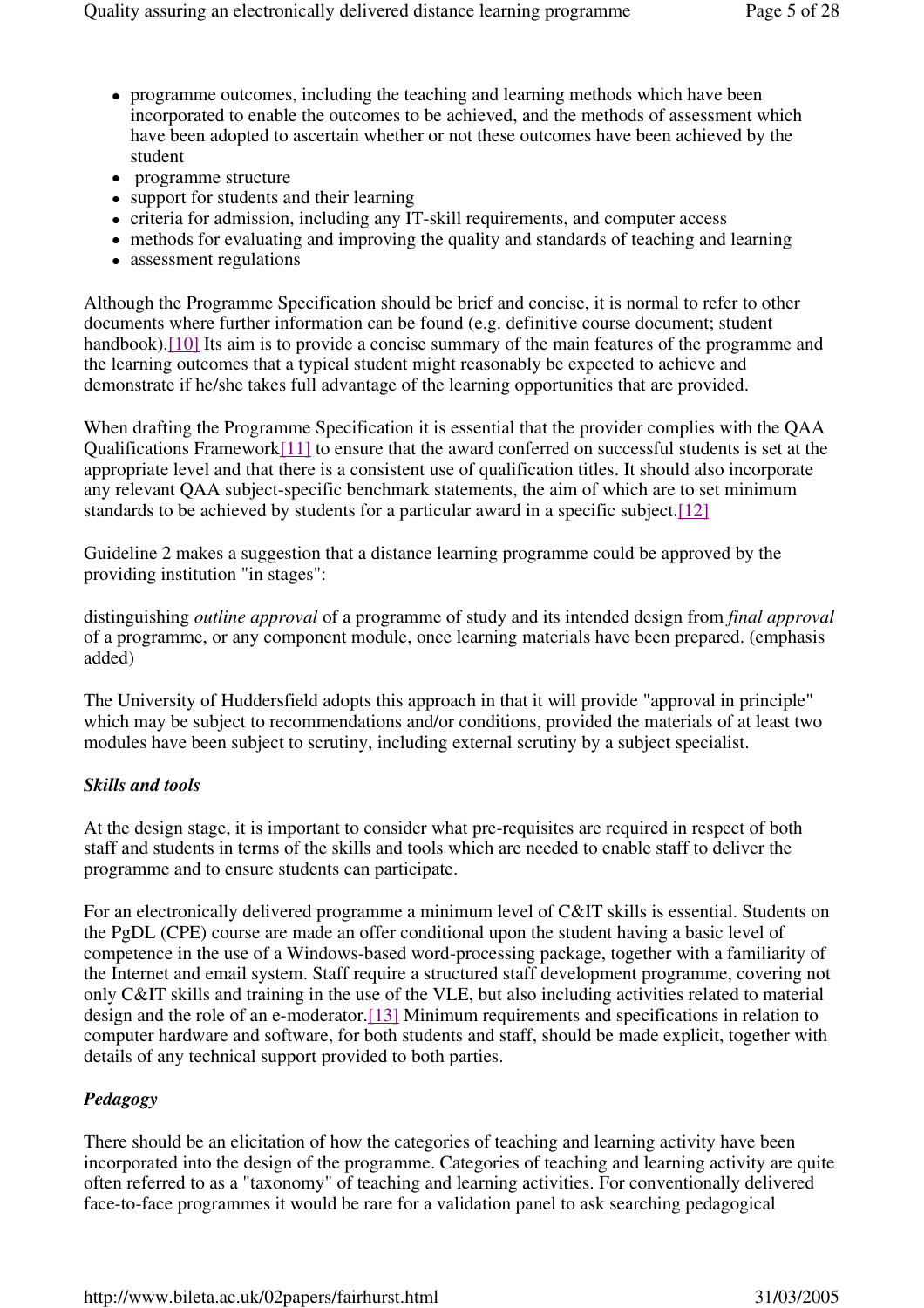questions. However, for an electronically delivered programme it is critically important that the Programme Team articulates the pedagogical rationale which underpins the design of the programme and that the validation panel makes the necessary enquiries of the Team during its discussions.

A useful (and quite straightforward) taxonomy which could be used, is as follows:

- *Orientation* provide a structured learning experience
- *Delivery* the learning materials, key text
- *Elaboration* Clarification based upon the needs of the student
- *Feedback and assessment*
- Evaluation assessment for remediation (formative)
- Diagnosis assessment for grading (summative)
- *Collaborative (active) learning* through discussion boards and chat rooms
- *Motivation* important to maximise learning potential

Application of the taxonomy to an electronically delivered programme will be discussed in detail under Guideline 3, below.

Given the need for an examination of the relevant pedagogical issues underpinning an electronically delivered programme, it is essential that the validation panel includes persons who have experience in electronic delivery and understand how a taxonomy of teaching and learning activities should be applied.

# *Annual evaluation*

Once approved, the programme should be subject to an annual evaluation at institution-level. This evaluation should be specifically designed for electronically delivered programmes and should be more extensive than the normal annual evaluation for programmes delivered on-campus. The reasoning for this is that the QAA have thought it necessary to issue the Guidelines which are specific to distance learning programmes; these Guidelines being in addition to the wider Code of Practice which applies to all higher education programmes. Therefore, by implication, the annual evaluation should be considering the specific issues raised in these Guidelines, where relevant, in addition to the wider issues. The University of Huddersfield has not yet addressed this point and the requirements for annual evaluation reports are generic.

# **Guideline 3: The assurance of quality and standards in the management of programme delivery**

This guideline includes a precept that the programme should be delivered in a manner that "provides, in practice, a learning opportunity which gives students a fair and reasonable chance of achieving the academic standards required for successful completion".[14] The Programme Specification (discussed under Guideline 2, above) will outline the programme outcomes and the teaching and learning methods used to enable these outcomes to be achieved.

# *Pedagogy*

In designing and delivering a distance learning programme, the relevant pedagogical issues centre around *categories of teaching and learning activity*.[15]. On a conventional course, academics are familiar with dividing their teaching into lectures, tutorials, seminars, workshops etc. However, lectures, tutorials etc. are not *categories of teaching and learning activity* and it is necessary to break them down into such categories.

There are many different taxonomies of educational objectives which are used to distinguish categories of teaching and learning activity. There is no such thing as a *correct* taxonomy; no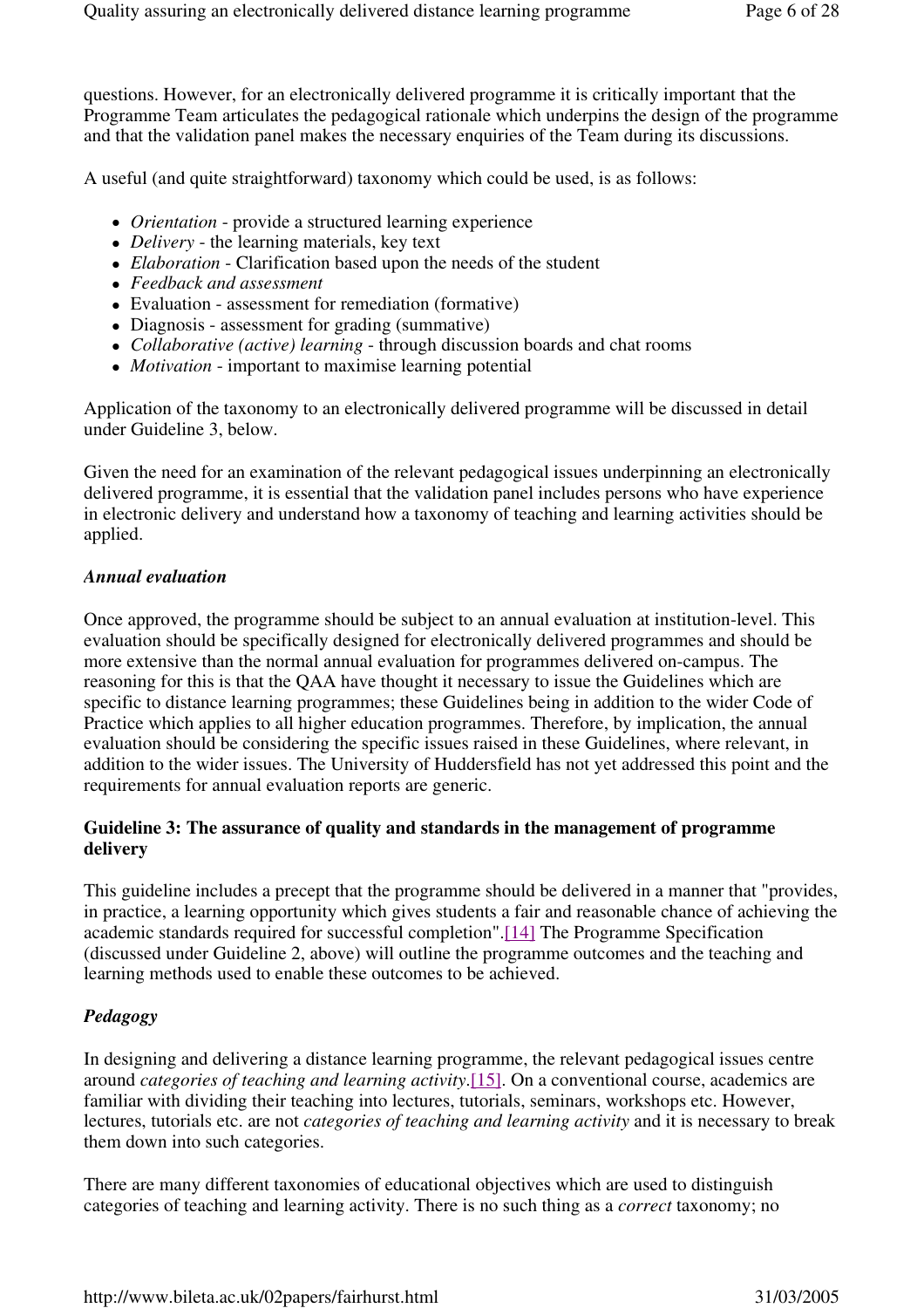taxonomy could truthfully claim to cover everything. A taxonomy which I suggested could be used (under Guideline 2, above) would include the following, but not necessarily in this order:

- *Orientation*  providing a structure for learning
- *Delivery*  presentation of materials
- *Elaboration* based upon the needs of the student
- *Feedback and assessment*  individual assessment and elaboration
- Evaluation assessment for remediation (formative)
- Diagnosis assessment for grading (summative)
- *Collaborative (active) learning*
- *Motivation*  justification of the activity

#### **Pedagogy - electronic delivery**

This discussion seeks to illustrate how these teaching and learning activities can be incorporated into an electronically delivered programme.

#### *Structure*

A user-friendly virtual learning environment, and a clearly structured programme (e.g. each substantive subject divided into study Units with start and end dates for the completion of each Unit, see below) will provide students with the necessary *orientation* to complete the course to the best of their ability and retain their *motivation*. Motivation is a recurring theme throughout.

# **Student materials**

It is possible to incorporate a variety of different media into the *delivery* of student materials:

- text (including HTML)
- files (word-processed documents, slide presentations etc.)
- audio
- video

Appropriate use of different media can have a positive impact upon a student's *motivation*, however bandwidth problems can make the incorporation of video problematic.

#### *Online library and weblinks*

Online libraries and weblinks can add to the student's knowledge base, lead to a deeper learning of the subject matter and increase their *motivation*.

#### **Online tests**

Another *motivational* influence is to build in plenty of activities into the *delivery* of the student materials.

The incorporation of Multiple Choice-type Questions can provide students with more interactivity (and therefore aid their *motivation*). Current software packages provide for the creation of automated student *feedback*, thus satisfying the necessity for *formative feedback*.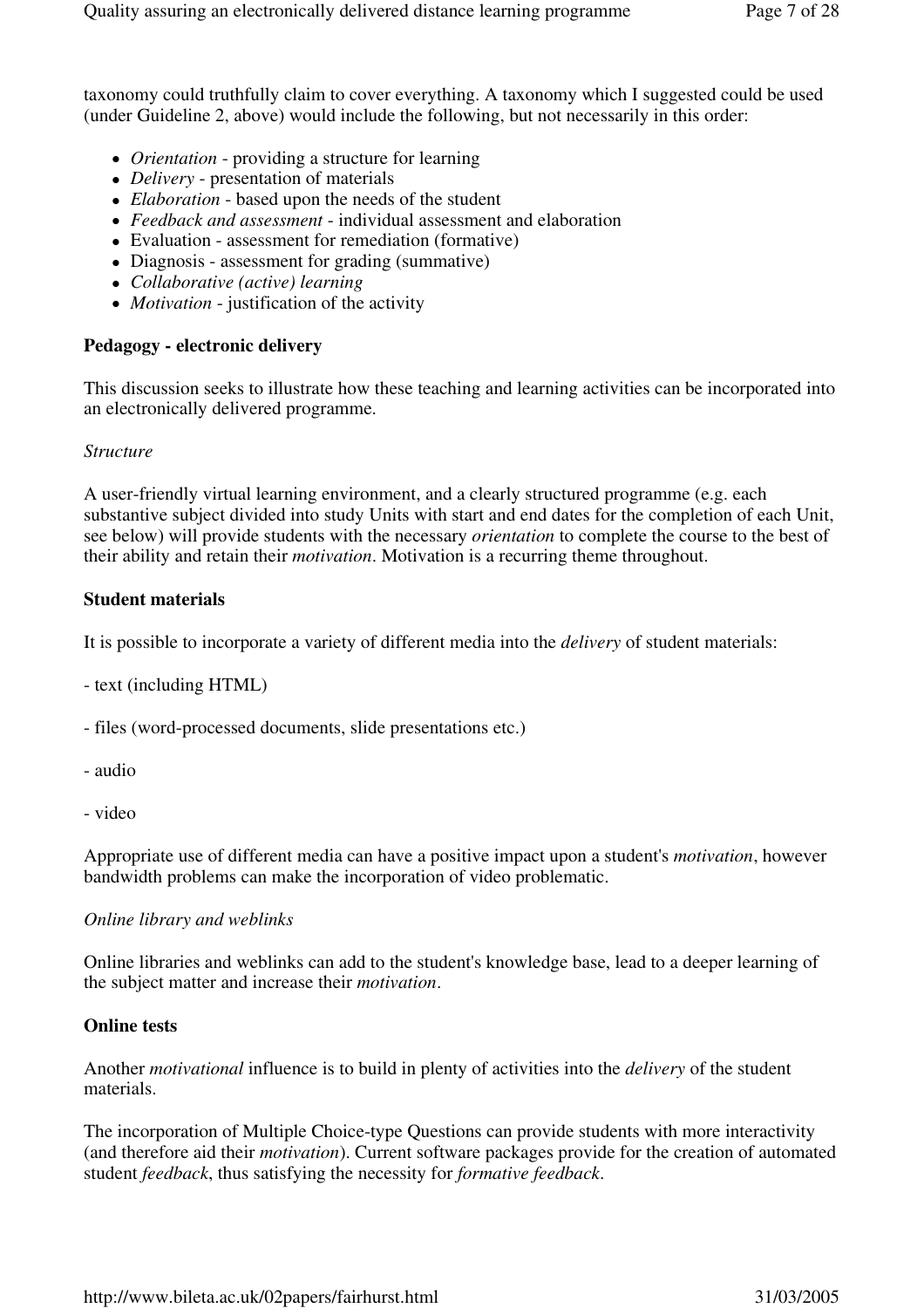# *Tutor support and Tutor Marked Assessments ("TMAs")*

An email helpline can be utilised to enable students to obtain individual tutor guidance when problems with the student materials (which would include the online tests) arise, thus providing the student with *elaboration*.

TMAs are the ideal way to provide students with individual *formative feedback*. The face-to-face equivalent of a TMA is a one-to-one tutorial. This feedback will enable the student to know where they have gone wrong and what needs to be done to rectify the situation (*evaluation*). The TMA can be graded or ungraded; if it is graded then it satisfies the *diagnosis* activity, otherwise the formal coursework element (a *summative assessment*) would step into the breach.

Tutor support and TMAs are an important component in providing *motivation*. The University of Illinois Report on electronic delivery[16] states that tutor "attentiveness" plays a key role in *motivating* students:

If a finger can be placed on the "human touch" of teaching, the role of attentiveness in motivating the student could well be it. As we now consider the pedagogy of online instruction, this is a key element that must be kept in the translation, at least for the great many students who need motivation from the instructor. Not only must professors provide teaching over the Internet; they must also be in contact with students to assess learning.

# *Collaborative (active) student learning*

Student interactivity can be incorporated using discussion board (asynchronous communication) and chat room (synchronous communication) features, both of which can promote collaborative student learning.

Academics the world over are divided as to the extent to which technology can be incorporated within education, in particular the extent to which an entire course can be delivered online.<sup>[17]</sup>

Suitability of a course for online delivery can depend upon the course and the student body. The University of Illinois Report has recognised that "traditional" undergraduate students benefit from `... the maturing, socialising component of an undergraduate college education and this requires oncampus presence.' This is further elaborated on within the Report:

Perhaps the most risky wholly online context is the offering of whole degrees in undergraduate education. While this mode might be justified for some place-bound students, online interconnectivity, as good as it can be, still cannot replace the human interactions of in-class, in-thehallways, and in-the-pub situations.

In contrast, the Report states that postgraduate students `have already gained a great deal of socialisation through their first degree, and less of this is needed ...' The PgDL (CPE) course is postgraduate in nature and therefore is *prima facie* suitable for online delivery.

Feenberg[18] has referred to Plato's denunciation of the written medium because of its failure to recreate the spontaneity of oral dialogue. The pedagogical merits of engaging in dialogue between students, and between tutors and students is well documented.[19] In Plato's view,[20] the written manuscript could not instruct a student who misunderstood its message, because of the passive form of the medium. As Feenberg has stated:

Plato holds that the technology of writing has the power to destroy the dialogic relationship which ought to occur between teacher and student. As he sees it, the medium in which we communicate determines the quality of our interactions. But this is a deeply flawed view, as many contemporary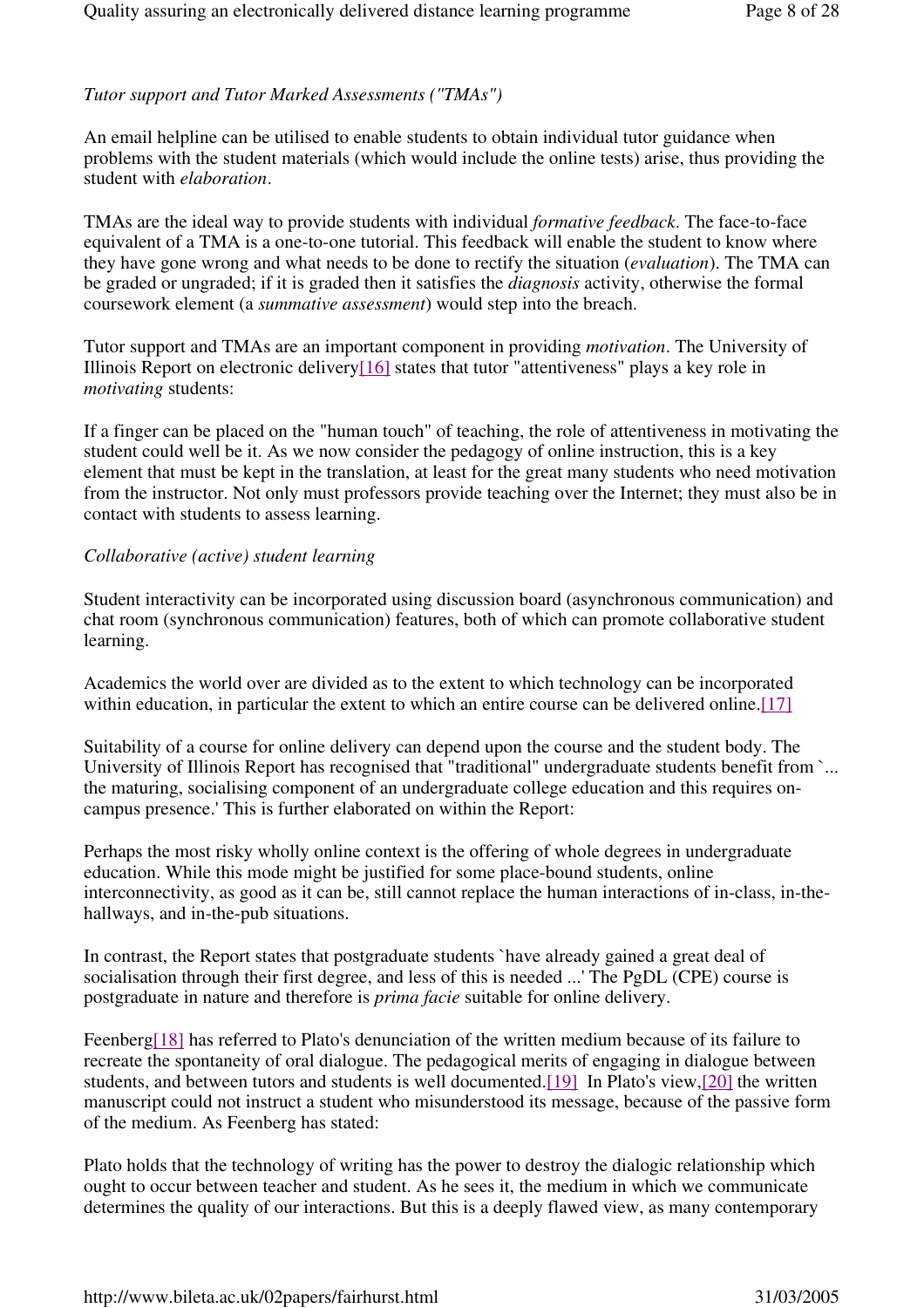scholars have argued. Rather, the social impact of technology depends on how it is *designed* and *used*. Writing can lend itself to ongoing dialogues between teachers and students, and speech can easily become one-sided.[21]

Plato was speaking in 1961, when the use of technology within education was light years away from what it is today, and therefore it is perhaps not surprising that he held such views as to the passivity of the written medium. It is accepted that in 1961 traditional correspondence courses provided for tutors to provide written feedback to students via snail mail, but Feenberg's rejection of Plato's views is probably harsh when placed in its historical context and in particularly given the fact that Feenberg went on to state:

There is something about dialogue, and the active involvement of the teacher, that is fundamental to the educational process ...[22]

Technology was not sufficiently advanced in 1961 to incorporate synchronous written dialogue (through chat rooms) between tutor and student, or indeed between students; it was not even possible to engage in asynchronous written dialogue through discussion boards. Therefore pedagogically, Plato's rejection of the technology of writing would legitimately have carried some weight in 1961, but not now. Feenberg himself accepted that dialogue had to be `woven into the design of any new instructional tool'.[23]

In a kind of implicit approval of Plato's views, Feenberg castigates the traditional correspondence courses because of the student's isolation:

... the Internet can do more than merely improve the traditional correspondence course; it can also be used to add human contact to an educational model that has always been relatively impersonal. Using email and computer conferencing, groups of students can be assembled in online communities where they can participate in classroom discussion with teachers on a regular basis.[24]

Feenberg stated that in reliance on the current base of experience with interactive forms of online education: `...the evidence seems clear, at least to those who have tried it: written dialogue works.'[25] He acknowledges that written dialogue is not the same as face-to-face interaction but he concludes that the former has advantages over the latter.

Jones R *et al*[26] conducted a review on whether or not Computer Mediated Communication could provide the basis for collaborative learning on the Internet, and noted that conventional face-to-face tutorials could be dominated by students of higher ability to the detriment of students of lower ability, even if the aim of the tutorial is to support collaborative learning. Similarly, other factors could inhibit a student to involve themselves in a face-to-face discussion, e.g. age, sex, ethnicity, social class. They concluded that an electronic learning environment, which incorporated discussion boards and chat rooms, could assist in alleviating this domination and neutralising the other factors.

With regard to tutor/student dialogue, Chickering and Ehrmann stated:

Communication technologies ... can strengthen faculty interactions with all students, but especially with shy students who are reluctant to ask questions or challenge the teacher directly. It is often easier to discuss values and personal concerns in writing than orally, since inadvertent or ambiguous non-verbal signals are not so dominant ... electronic mail, computer conferencing, and the World Wide Web increase opportunities for students and faculty to converse and exchange work much more speedily than before, and more thoughtfully and "safely" than when confronting each other in a classroom or faculty office ... with the new media, participation and contribution from diverse students become more equitable and widespread.[27]

Feenberg has noted that online discussions can provide a richer and deeper dialogue when compared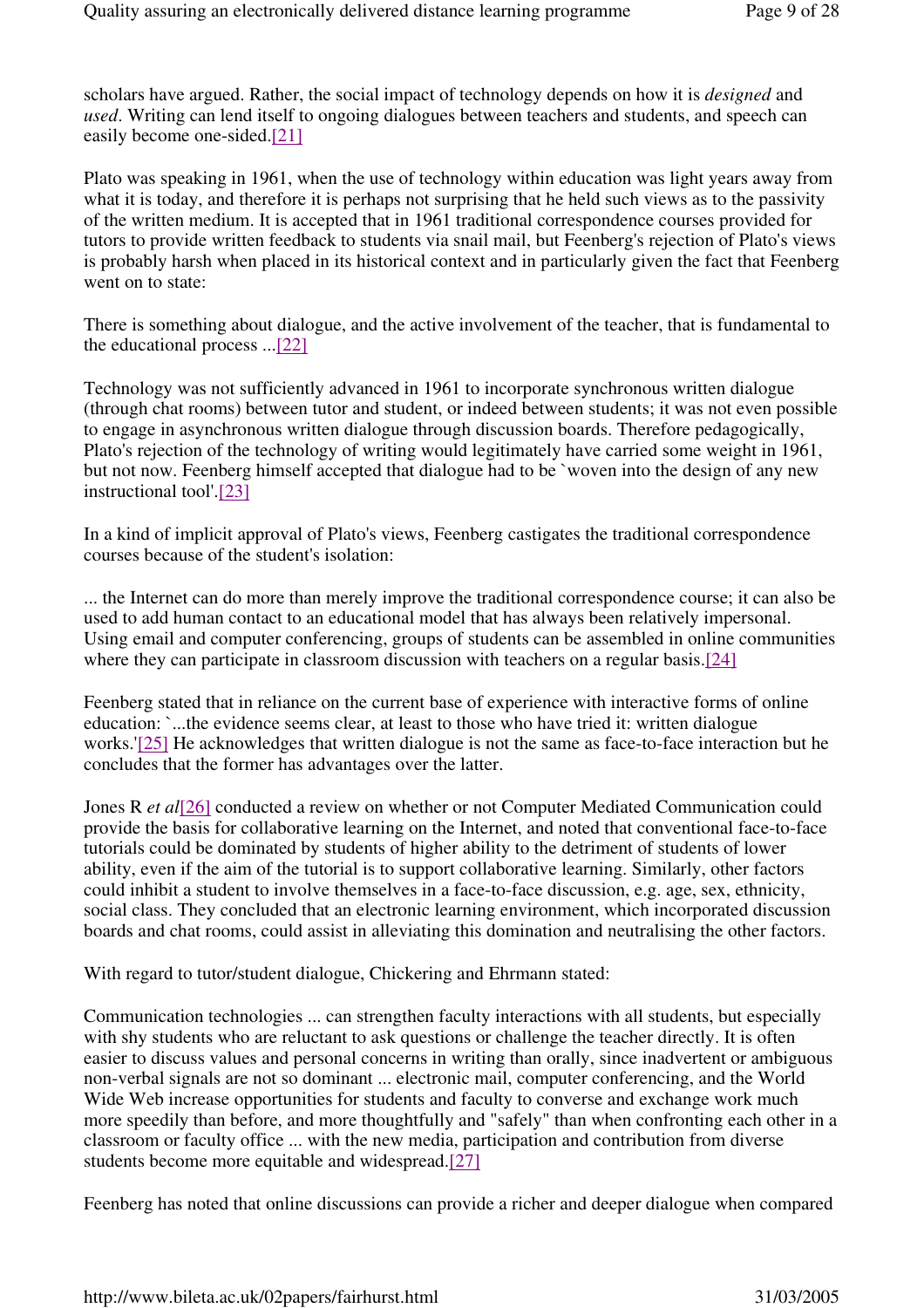to face-to-face interaction. Commenting upon his involvement with an online course at the Western Behavioural Sciences Institute:

There the virtual classroom was a place of intense intellectual and human interaction. Literally hundreds of highly intelligent comments were contributed to our computer conferences each month by both students and teachers. The quality of these online discussions surpasses anything I have been able to stimulate in my face-to-face classroom.[28]

The great advantage the electronically delivered course has over its traditional correspondence counterpart is the ability to engage in collaborative learning between students, and tutors/students. However, my evaluation at the end of the first year (1998/99) of delivering the PgDL (CPE) course electronically, indicated that collaborative student learning was not being achieved.[29]. This was replicated the following academic year.[30] It was not until the current (2001/02) academic year that students started to regularly use the discussion boards. Maybe this interactivity was due to the fact that the Assessment Regulations had been amended to compel students to make contributions. A failure to do so would result in the "inactive" student not being allowed to sit the final exams with the consequence that the whole year would have to be repeated. However, all this good work sadly fell apart when we had one month of severe network problems. The compulsory nature of discussion board participation was abandoned, and once the network problems had been resolved only a handful of students (out of 58) were making contributions. We will now have to await the next academic year before a meaningful evaluation can be undertaken.

It should be noted that on this course, the aim of the discussion boards is to *facilitate* collaborative learning between students (rather than to engage in tutor/student dialogue). However, it is necessary for the tutor to be actively involved initially in the activities in order to ensure that collaborative learning is *achieved*. Once students have familiarised themselves with using the discussion boards, the tutor's presence could be less dominant. Bearing in mind what has been discussed above it might be necessary, on pedagogical grounds, for the tutor to be involved in the dialogue at all times.

Where the sole aim is to achieve student dialogue, tutor involvement has been recognised as a prerequisite to achieving collaborative student learning by Grantham D, who has stated that, in the context of discussion boards:

I had to work quite hard to get students to make initial postings to the electronic legal forum. However, once they had made that all important first step, most of them contributed quite freely ... It is the tutor's role to lead them forward, to be alive to the need for gentle persuasion and to the timing of electronic interventions.[31]

Herberger *et al* have investigated the use of the Internet to support collaborative student learning in legal education. This requirement was also noted by them:

To keep the motivation high, the communication factor has to be emphasised and interaction has to be integrated into the didactic concept as a key factor for a successful on-line course ... To ensure effective organisation, a kind of `on-line presence' is required - all the more because the asynchronous character of this type of exchange makes communication harder.[32]

If successfully incorporated into the programme design, discussion board and/or chat room features will undoubtedly *motivate* students. If there is tutor participation (as indeed there should be) this can satisfy the *evaluation* and *feedback* activities.

# *A structured programme*

Incorporating all of these teaching and learning activities into a programme necessitates that its structure is planned to be effective and efficient. One of the keys to the successful delivery of a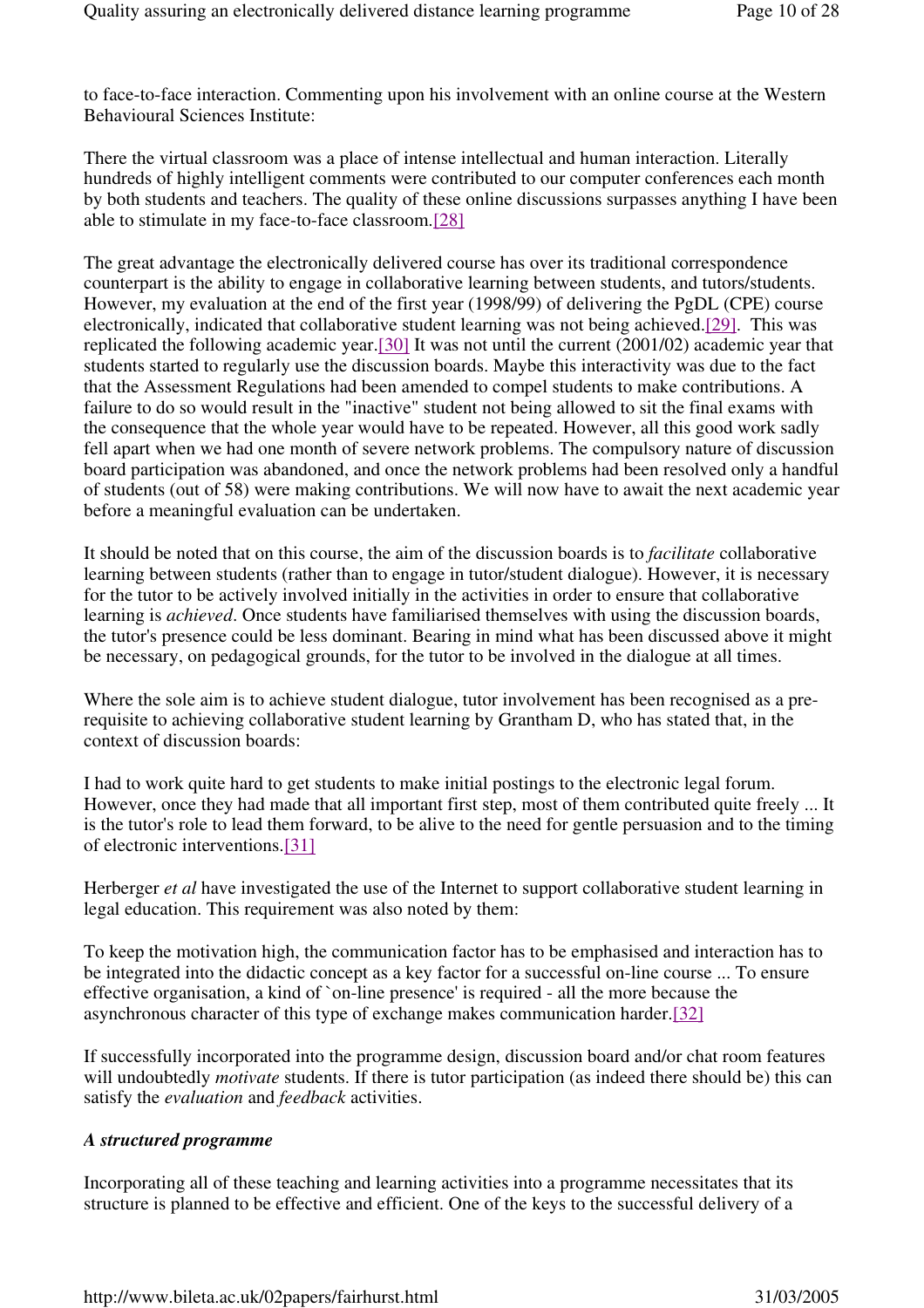distance learning programme is organisation and structure. When first designing a distance learning programme, in addition to drafting a Programme Specification (see Guideline 2, above), it is also recommended that a draft student handbook is prepared. This handbook should set out, *inter alia*, the student's entitlements and responsibilities; clearly articulating the teaching and learning activities which have to be undertaken. Once drafted it is sensible to let a non-academic read through it to ensure it is comprehensible.

In structuring the programme, each module (or subject) within the programme should be sub-divided into Units and students should be provided with a schedule of which Units should be completed at which stage. On the PgDL (CPE) course students are issued with a schedule of weekly activities:

#### **Part-time Year 1**

| <b>START</b><br><b>UNIT:</b>            | <b>SUBMIT ELECTRONIC</b><br><b>TUTORIAL:</b> | <b>ATTEND</b>                           | <b>SUBJ:</b> | <b>TUTOR:</b> |
|-----------------------------------------|----------------------------------------------|-----------------------------------------|--------------|---------------|
|                                         |                                              | <b>FACE-TO-FACE</b><br><b>TUTORIAL:</b> |              |               |
| 24 Sep 01                               | 1 Oct 01                                     | 3 Oct 01                                | Contract     | Dave          |
| Unit $(s)$ : 1                          | Tutorial(s): 1                               | Tutorial(s): 1                          |              |               |
| 1 Oct 01                                | 8 Oct 01                                     | 10 Oct 01                               | Public       | John          |
| Unit $(s)$ : 1                          | Tutorial(s): 1                               | Tutorial(s): 1                          |              |               |
| 8 Oct 01                                | 15 Oct 01                                    | 17 Oct 01                               | Criminal     | $1 - n/s$     |
| Unit(s): 1 and<br>$\mathcal{D}_{\cdot}$ | Tutorial $(s)$ : 1 and 2                     | Tutorial $(s)$ : 1 and 2                |              | $2$ - Lynne   |
| 15 Oct 01                               | 22 Oct 01                                    | 24 Oct 01                               | EC           | Susan         |
| Unit $(s)$ : 1                          | Tutorial(s): 1                               | Tutorial(s): 1                          |              |               |
| 22 Oct 01                               | 29 Oct 01                                    | 31 Oct 01                               | Contract     | George        |
| Unit(s): 2 and                          | Tutorial $(s)$ : 2 and 3                     | Tutorial $(s)$ : 2 and 3                |              |               |
| 29 Oct 01                               | 5 Nov 01                                     | 7 Nov 01                                | Public       | Gina          |
| Unit(s): 2 and                          | Tutorial $(s)$ : 2 and 3                     | Tutorial $(s)$ : 2 and 3                |              |               |
| etc                                     |                                              |                                         |              |               |
| 29 Apr 02                               | 6 May 02                                     | 8 May 02                                | Criminal     | Mel           |
| Unit(s): $12$                           | Tutorial(s): 12                              | Tutorial(s): 12                         |              |               |
| 6 May 02                                | 13 May 02                                    | 15 May 02                               | EC           | Susan         |
| Unit $(s)$ : 10-<br>12                  | Tutorial $(s)$ : 10-12                       | Tutorial $(s)$ : 10-12                  |              |               |

# **Part-time Year 2**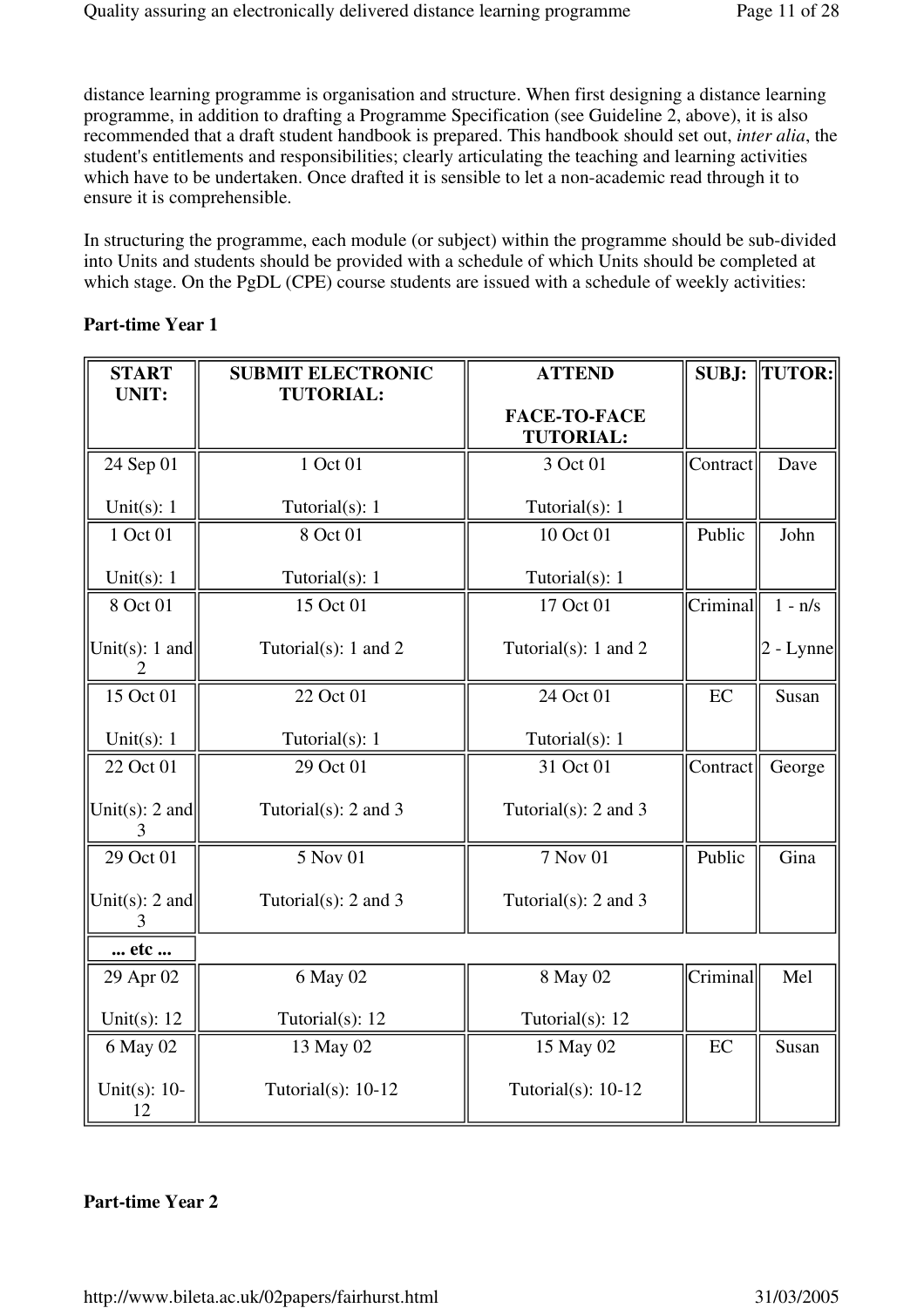| <b>START</b><br><b>UNIT:</b> | <b>SUBMIT ELECTRONIC</b><br><b>TUTORIAL:</b> | <b>ATTEND</b>                           | SUBJECT:     | <b>TUTOR:</b>                     |
|------------------------------|----------------------------------------------|-----------------------------------------|--------------|-----------------------------------|
|                              |                                              | <b>FACE-TO-FACE</b><br><b>TUTORIAL:</b> |              |                                   |
| 24 Sep 01                    | 1 Oct 01                                     | 3 Oct 02                                | Equity       | Judith                            |
| Unit $(s)$ : 1               | Tutorial $(s)$ : 1                           | Tutorial $(s)$ : 1                      |              |                                   |
| 1 Oct 01                     | 8 Oct 01                                     | 10 Oct 02                               | <b>Torts</b> | Norrie -<br>electronic            |
| Unit $(s)$ : 2<br>and 3      | Tutorial $(s)$ : 2 and 3                     | Tutorial $(s)$ : 2 and 3                |              | Martin - Wed<br>tut               |
| 8 Oct 01                     | 15 Oct 01                                    | 17 Oct 02                               | Land         | Paul                              |
| Unit $(s)$ : 1               | Tutorial(s): 1                               | Tutorial $(s)$ : 1                      |              |                                   |
| 15 Oct 01                    | 22 Oct 01                                    | 24 Oct 01                               | Equity       | Kate                              |
| Unit(s): $2$                 | Tutorial $(s)$ : 2                           | Tutorial $(s)$ : 2                      |              |                                   |
| 22 Oct 01                    | 29 Oct 01                                    | 31 Oct 01                               | <b>Torts</b> | Norrie -                          |
| Unit $(s)$ : 4               | Tutorial(s): 4                               | Tutorial $(s)$ : 4                      |              | electronic<br>Martin - Wed<br>tut |
| etc                          |                                              |                                         |              |                                   |
| 29 Apr 02                    | 6 May 02                                     | 8 May 02                                | Land         | Viv                               |
| Unit $(s)$ : 9               | Tutorial $(s)$ : 9                           | Tutorial $(s)$ : 9                      |              |                                   |

A full-time student will complete the two schedules concurrently. The schedule of weekly activities is incorporated into the VLE's task feature so students receive timely reminders of what is required to be done in a particular week. Figures 1 and 2 below represent screenshots of the VLE illustrating the EC Law website, and how this subject has been divided up into Units.



*Fig 1*: EC Law, Units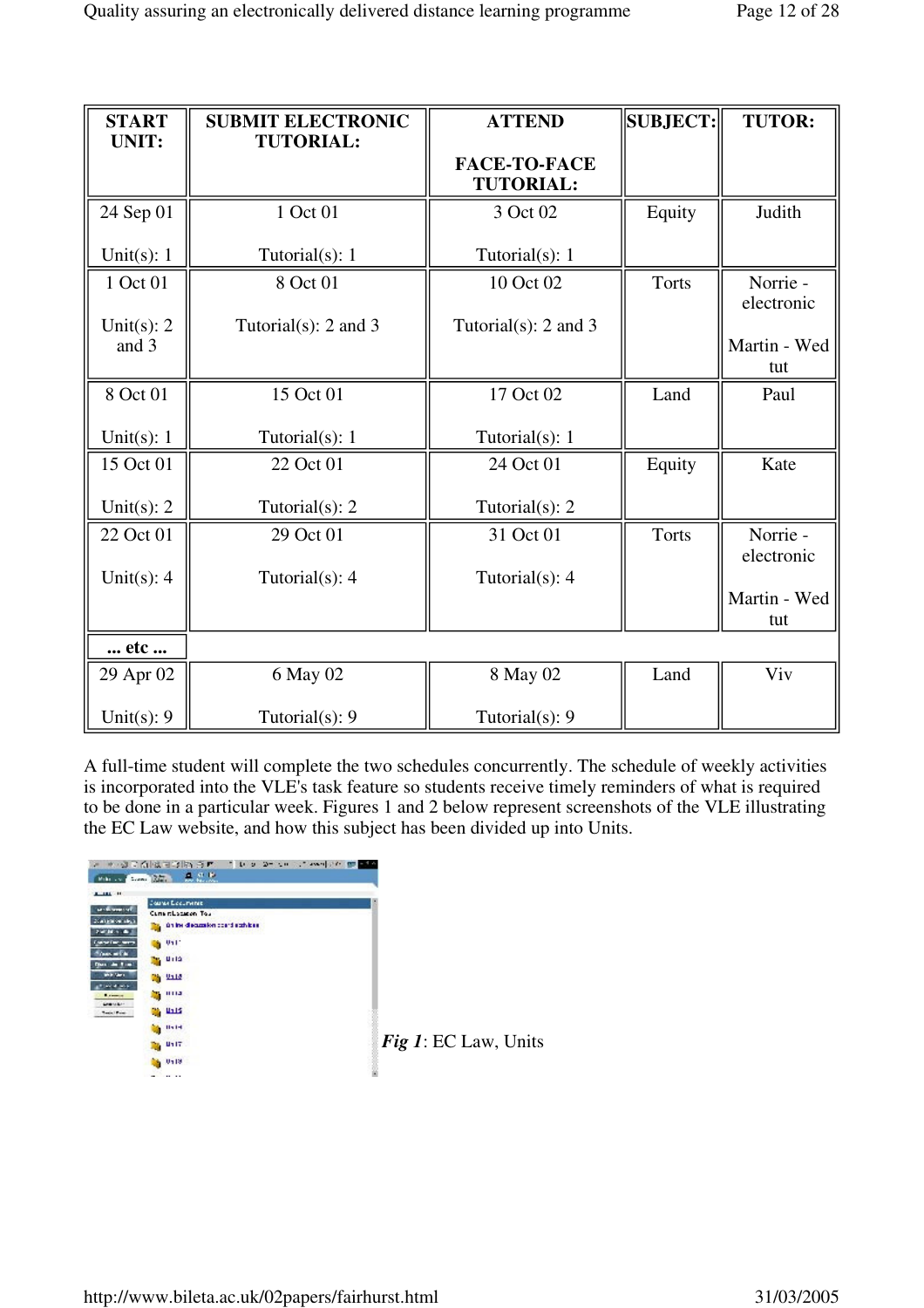

*Fig 2*: EC Law, Unit 1

Students are placed into groups for discussion board purposes. Each week students are required to complete an e-tivity within their discussion board group. They must make at least one contribution to the discussion board. Figures 3 and 4 below represent screenshots of the VLE illustrating one of the EC Law e-tivities and one of the EC Law group discussion boards.



# *Fig 3*: EC Law, discussion board activity



*Fig 4*: Group discussion board

# *Student support and monitoring mechanisms*

The above discussion was concerned primarily with the structure of the programme. There should also be a clear elicitation of the academic support provided to students to enable them to stand a realistic chance of achieving the programme's learning outcomes. It is also necessary to incorporate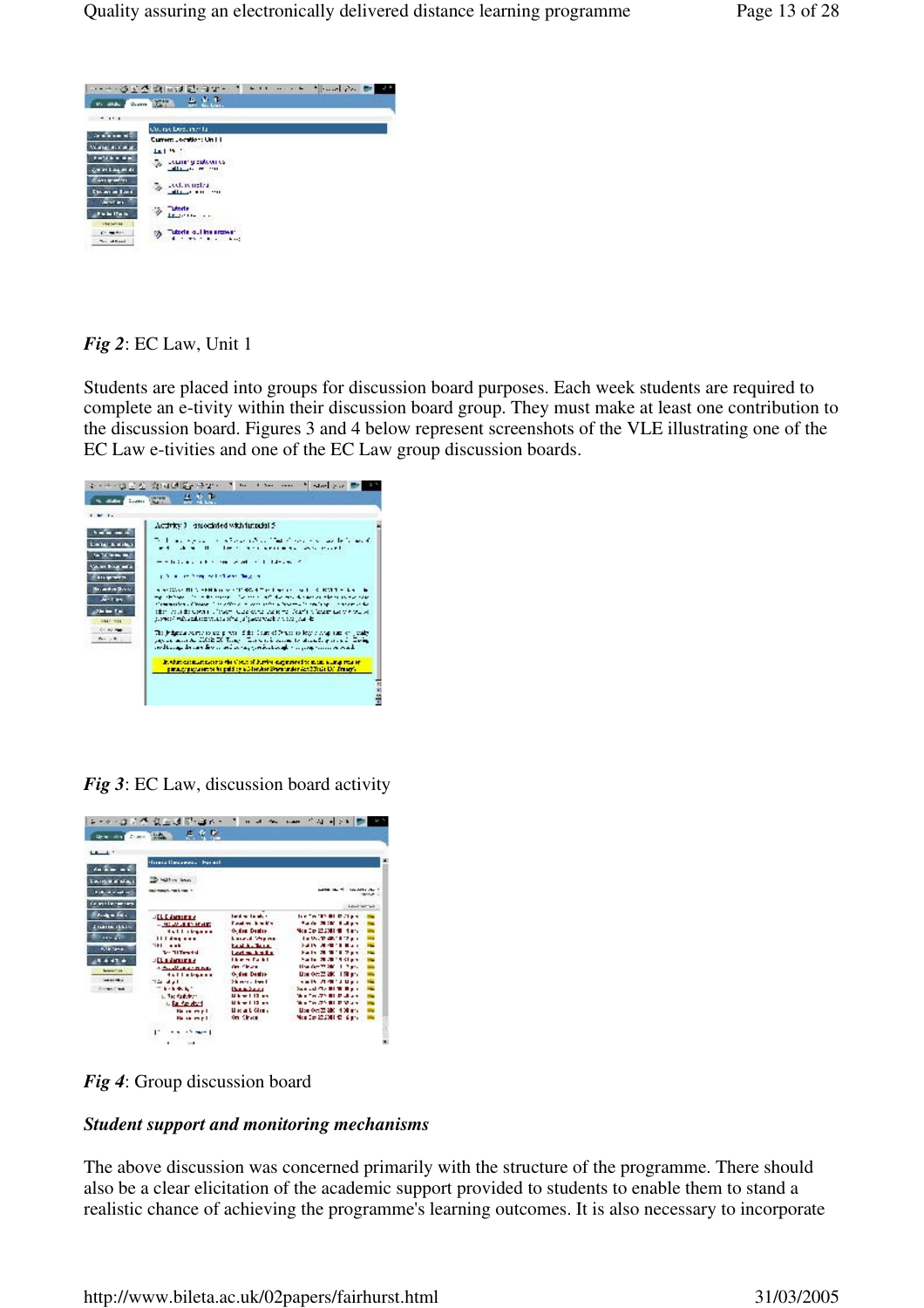monitoring mechanisms to ensure that the level of academic support is achieved and maintained.

Therefore, on the PgDL (CPE) course students are informed that tutorial feedback will be returned within 10 working days. A monitoring mechanism has been established whereby Subject Teams are required to report back (in writing) to the Course Director detailing which students have submitted and whether the feedback was returned within this 10 working-day period. Students have the facility to email individual queries to a Subject Team; these will be replied to within 2 working days. The monitoring form requires the Subject Team to stipulate whether any queries were received and if so, whether the target response time was met.

The monitoring mechanism is not just there to ensure that staff are complying with the expectations of students, but also to ensure that any student who is not participating in the course is identified so that contact can be made by the Course Director. The monitoring forms will also indicate if a student is struggling with the course (we informally grade students on a pass/fail basis) so that if necessary a student can be contacted to ascertain if any further support is required.

In addition to academic support there should be a clear statement of any administrative and/or technical support which is provided to students.

On the PgDL (CPE) course students are explicitly informed that the University does not provide them with technical support. In the handbook there is a statement to the effect that:

The University does not provide off-campus students with technical support. If you have any hardware or software problems you should contact the relevant manufacturer/provider. If you have problems with the Internet/email you should contact your Internet Service Provider.

Occasionally access to the University's server will be interrupted, and there will be no fault with your own equipment. This is a rare occurrence and such interruptions are usually of very short duration. An interruption of this nature should be apparent from the message you receive on-screen. You can telephone Computing Services on 01484 472029 [+44 1484 472029 if dialling from outside the UK] if you wish to enquire for how long the service will be interrupted.

Administration of the course is under the general supervision of the Course Director. Therefore students are advised to contact the Course Director about any administrative issues. Occasionally students may have problems accessing the Virtual Learning Environment because they have mislaid their username or password; or they may have changed their email address and require this to be updated on the system. These would be considered to be administrative matters rather than technical, and therefore they would be referred direct to the Course Director.

# *Staff support*

Given the nature of electronic delivery, staff will require briefing, C&IT training and appropriate staff development activities.

On the PgDL (CPE) course, briefing is undertaken at the Departmental level through the Course Committee. This is the usually the forum in which the C&IT training and staff development needs of staff are initially discussed. At the end of the academic year, once student feedback has been gathered, analysed and evaluated, a Course Review Day is held to ascertain what changes are required to the programme for the start of the next academic year, and what staff C&IT training and development is required.

Throughout the delivery of an electronic distance learning programme, there must be in place sufficient monitoring mechanisms to ensure that any weaknesses are rectified at an early stage these monitoring mechanisms will be discussed under Guideline 5, below.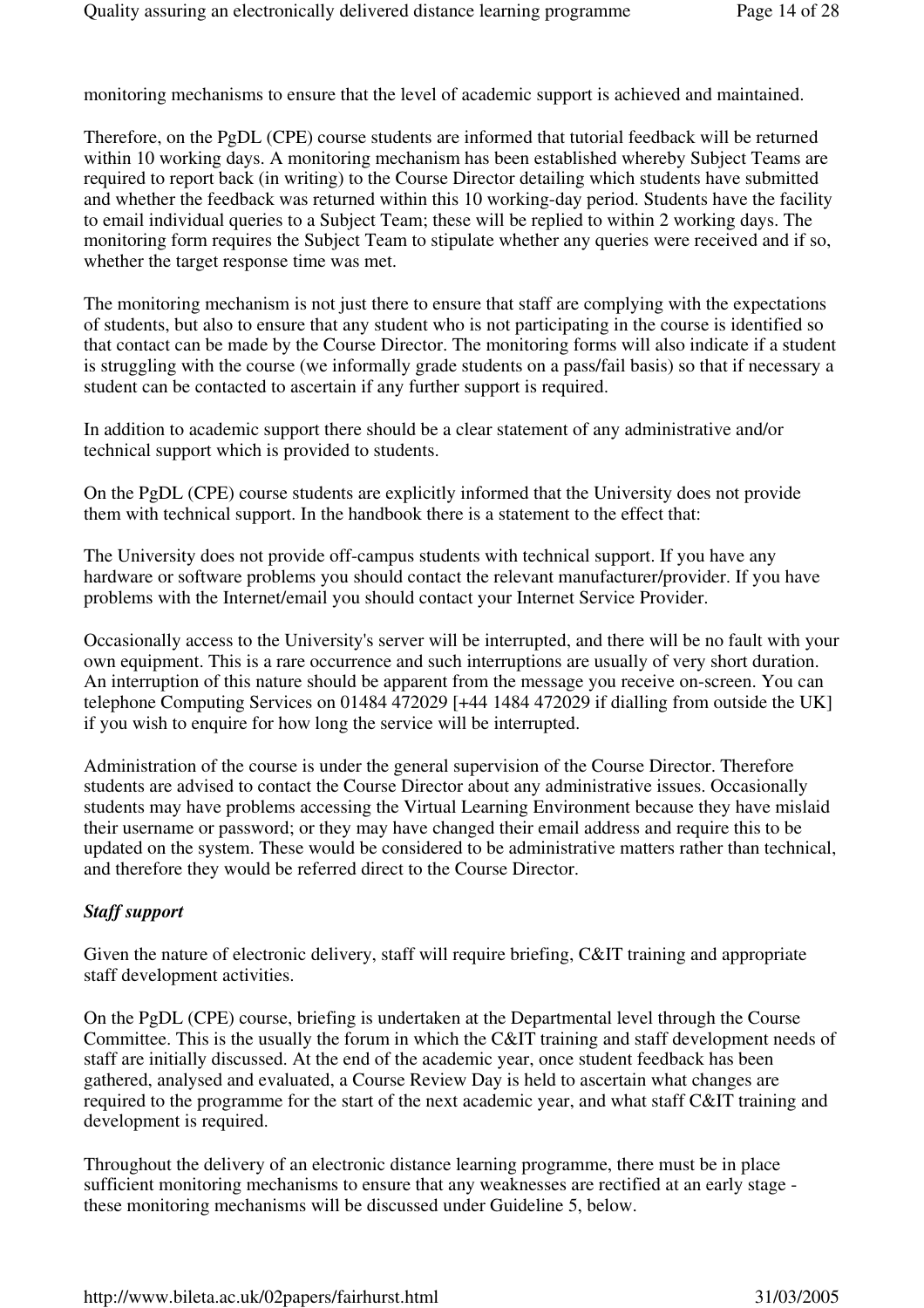# **Guideline 4: Student development and support**

Precept 15 provides that in respect of students taught at a distance, the providing institution should "give explicit attention to its responsibility for supporting and promoting autonomous learning and enabling learners to take control of their own development". Autonomous learning should be an aim of all higher education programmes, both on-campus and distance learning. Furthermore, the QAA Qualifications Framework states that for a Bachelors degree with honours the student should have demonstrated "the ability to manage their own learning".[33]

However, autonomous learning should not be equated to individualistic and isolated learning. The benefits of working with others has been discussed above (under Guideline 3) and pedagogically it is considered essential that for electronically-delivered programmes interaction should be incorporated in the form of discussion board and/or chat room activities (e-tivities).

#### *Online library*

To promote deep learning, inquisitive and critical-thinking students a full range of resources must be made available to the student. Library resources, in particular electronic resources, are a key quality assurance issue and must be addressed.

At the University of Huddersfield, there has been a large investment in electronic resources. Law students have online access to, *inter alia*, Lexis, Westlaw, Lawtel, Halsbury's Laws, Eurolaw and a range of journals. In addition the library will liase with publishers to obtain permission (having paid any copyright fee) to enable online access to individual journal articles, book chapters etc. The library also offers a premium service to distance learning students enabling them to order a fixed number of journal articles by email, telephone or fax. These articles can be faxed or posted to the student. A similar arrangement provides for the posting of books to a student's home address or workplace. The student will incur a fee for this premium service. The UK Libraries Plus Scheme may assist distance learning students. The Scheme is a co-operative venture between UK higher education institutions (over half are now members). It enables distance learning students to borrow materials from other libraries.[34]

#### *Study skills*

To support autonomous learning, the University of Huddersfield has developed a study skills website.[35]

It is divided into the following four sections:

- Writing and grammar
- Research methods
- Using data
- Personal skills

#### *Other support services*

Support services which are provided to on-campus students should be made available to distance learning students (where appropriate); e.g. counselling; careers advisors. With regard to careers guidance online advice should be provided within the VLE.

All students should be provided with a personal tutor who will be concerned with the student's academic and personal wellbeing throughout their period on the programme, including being the first point of contact for careers guidance. Personal tutors will have gained experience in this role in relation to on-campus students, but the range of problems faced by off-campus students can be of a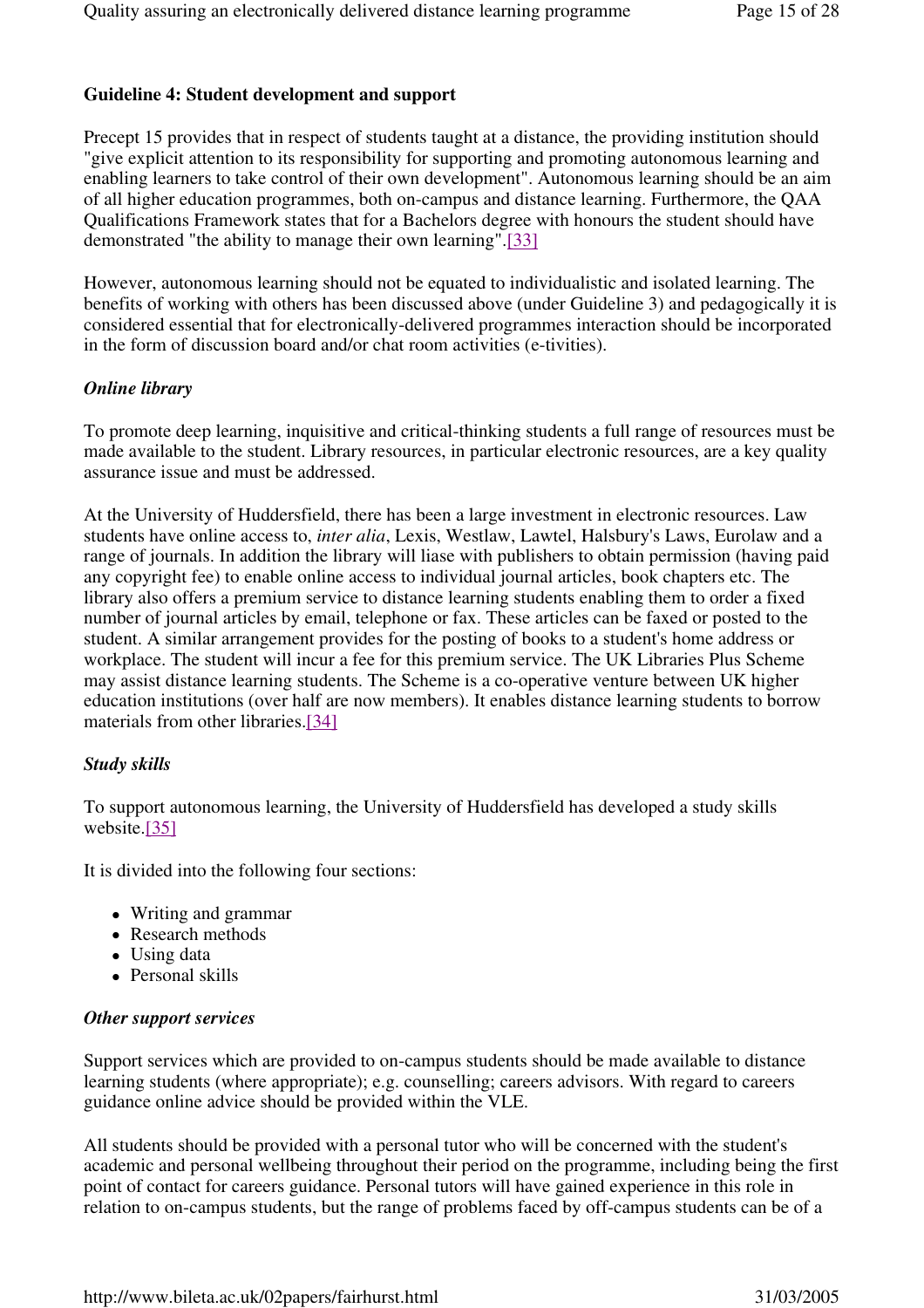different complexity and it can be more difficult to resolve problems by distance communication. Therefore staff development activities need to be provided to ensure that staff are able to perform this new role and are aware of when it is necessary to refer the matter on to the Course Director. The Course Director needs to be aware of all the on-campus support agencies which can be called upon for assistance.

# **Guideline 5: Student communication and representation**

This guideline is divided into two parts: providing students with full and clear information; and student representation.

#### *Student communication*

Precept 16 governs information:

A providing institution should meet the need of its students who are studying at a distance for information that is particularly full and clear about the nature of their programme of study; the relationship between achievement and assessment, academic progress and accumulation of credit; the characteristics of the distance learning system and how students interact with it.

The provision of a comprehensive student handbook, written in plain English, as discussed under Guideline 3, above, is essential. The PgDL (CPE) student handbook contains the following information:

- Studying law over the internet and time management
- Staff contact details
- Course structure, including a VLE user guide
- Assessment structure and how this is linked to the learning outcomes, together with a schedule of assignment submission dates (and any penalties for late submission) and exam dates. A "non-binding" guide to the assessment regulations is provided, including the procedure for submission of extenuating circumstances' claims. Details of arrangements for sitting exams overseas is also included.
- Course administration who is responsible for what (academic, administrative and technical), including quality assurance and student feedback procedures.
- Personal tutor support
- Computing and library services including details of online library facilities, special arrangements for distance learning students and the UK Libraries Plus Scheme
- Careers advice and support
- Other support services (e.g. counselling; bookshop)
- Extra-curricular activities

The handbook should be provided to students in hardcopy format and also be made available in electronic format within the VLE. The handbook may refer students to a section of the VLE for further information (e.g. the section in the handbook relating to the online library may inform students where within the VLE this is located - the VLE could then have direct links to the resources and include details of usernames and passwords).

#### *Student representation*

Precept 18 provides for student representation:

An institution should determine what means of student representation are appropriate and realistic for students on distance learning programmes of study and should provide these students with accurate information about them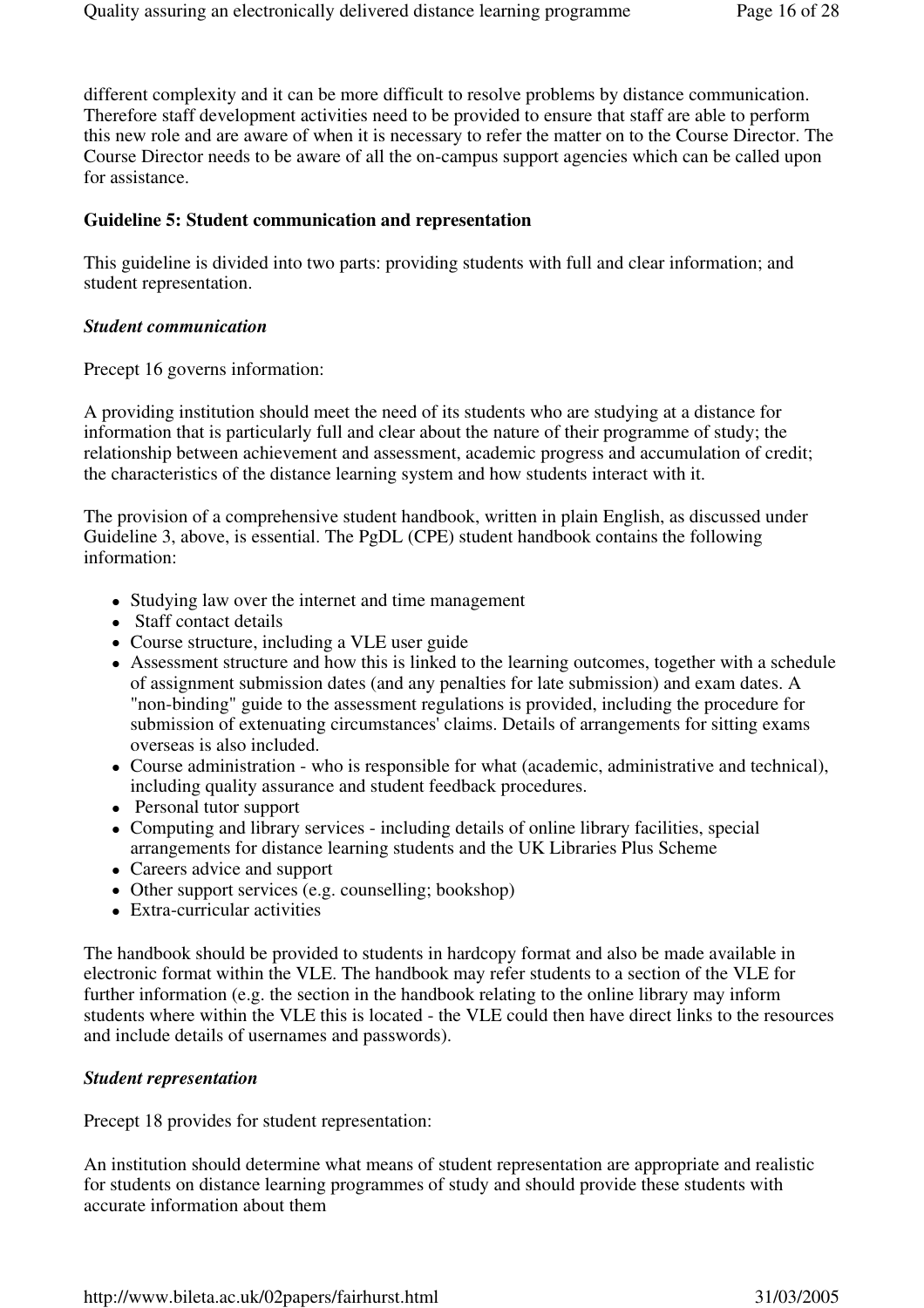The arrangements for gathering student feedback should be explicitly set out within the student handbook. For distance learning students who will never visit the campus, the obtaining of all feedback will have to be conducted by post, telephone, online forms or through a discussion board or chat room.

On the PgDL (CPE) course part-time students have the option of attending three study weekends throughout the academic year (six for full-time students). Students on the course are placed into groups for discussion board activities within each of the substantive subjects. Each group elects one of its number to be their representative at staff/student liaison meetings which are held on-campus during the study weekends. If a representative is unable to attend, then it is the representative's responsibility to find a substitute, and if no substitute can be found written comments can be forwarded prior to the meeting. Prior to the meeting the representative is required to email all group members to elicit comments (good or bad). Following the meeting (which is chaired by the Course Director) the minutes are circulated to the Course Team for comments. These comments are inserted within the minutes to indicate what action (if any) has been or will be taken. The minutes and comments from the Course Team are made available to students through the VLE. Sometimes it may be necessary to refer a key concern to the Course Committee for a policy decision to be taken. With distance learning students in particular, it is important to keep them fully informed.

But we do not just await the formal staff/student liaison meetings. The use of questionnaires (currently in word format but planned to go online later this year) are employed at key stages throughout the academic year. The questionnaires incorporate both closed (for quantitative data) and open (for qualitative data) questions.

Any weaknesses within the delivery of the programme which are identified from these questionnaires are addressed as soon as possible.

The gathering of this data culminates in the publication of the annual evaluation report which includes the minutes of the staff/student liaison committee and a summary of student feedback from their questionnaires.

#### **Guideline 6: Student assessment**

There are five precepts underscoring this guideline which are all concerned with student assessment.

#### *Summative*

Summative assessment must adequately assess students' achievement of the learning outcomes for the particular subject and/or programme. The procedures applicable to summative assessment must be sound and particular attention should be given to guarding against the possibility of plagiarism and cheating. There must be safeguards in place for students who sit any exams overseas. On the PgDL (CPE) course the University's Central Examinations Office deals with all requests and will only permit an exam to be sat at a recognised institution (e.g. British Council, University). The invigilator in charge has to submit a report with the exam paper. There has to be a careful coordination to ensure that time zone differences do not advantage any student.

The student handbook, as discussed above, should provide full information with regard to summative assessments, including an assignment submission schedule together with procedures for submission, late penalty rules, and extenuating circumstances' claim procedures; and an exam schedule, together with overseas sitting arrangements. The handbook should also include a "non-binding" translation of the assessment regulations to guide students through some of the most important issues for them, as students. Just take, as an example, a common question asked by students: "how many chances do I have to pass a module?". Now take a look at the assessment regulations for another institution and see how long it will take you to answer that basic (yet for students, quite fundamental) question!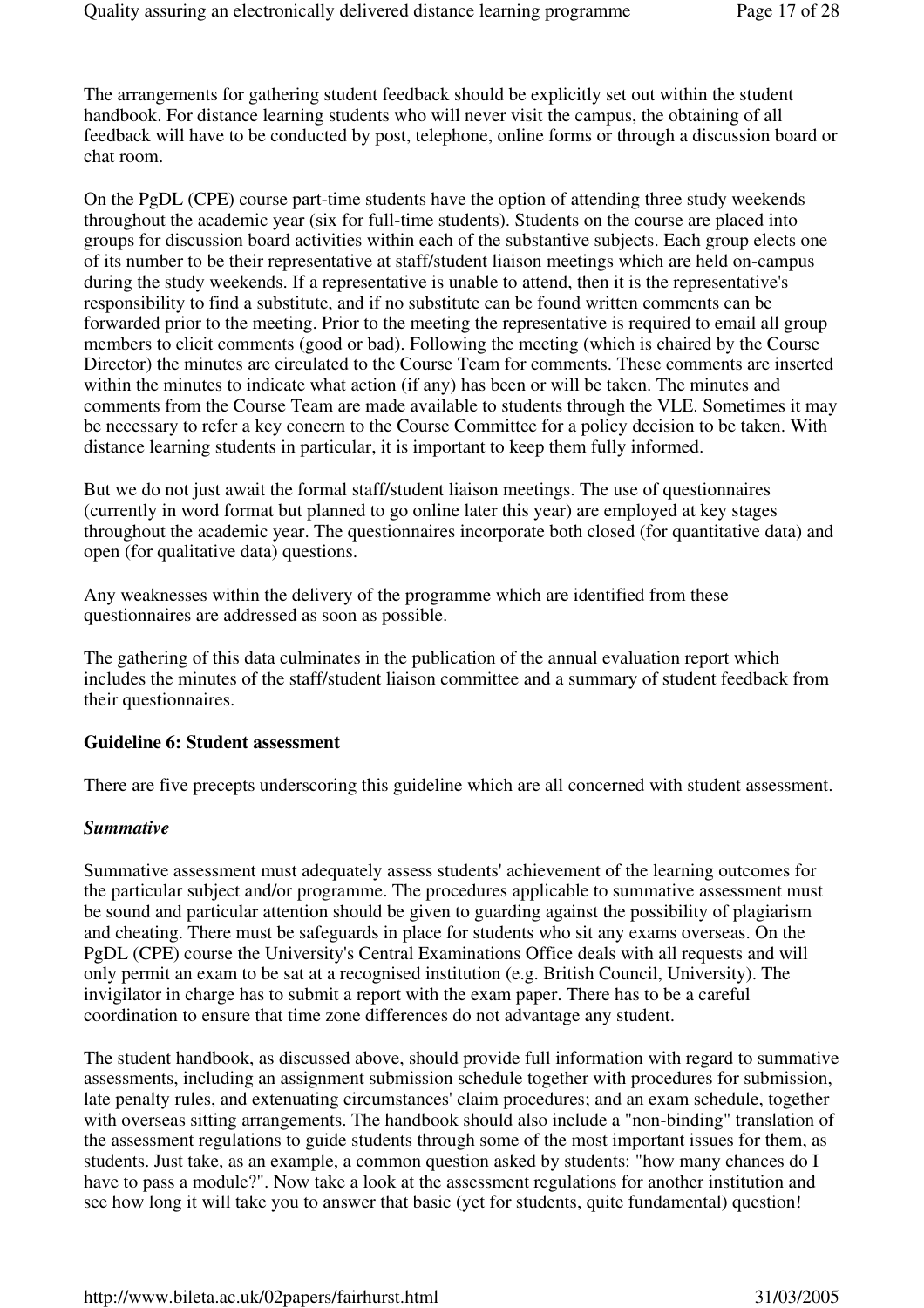# *Formative*

Precept 22 provides that formative assessment should be included within the programme. On the PgDL (CPE) course those students submitting their weekly tutorials electronically for individual marking and feedback are provided with a continuous stream of formative feedback. Those who do not make electronic submissions are required to complete one piece of coursework in each subject before their final exam. Although the coursework mark goes towards the final subject mark, since it is weighted at just 25% compared to the 75% exam weighting it is arguable that the coursework provides the student with formative feedback in preparation for the exam.

I am currently involved in a pilot programme for the incorporation of multiple response type questions, using Questionmark's Perception software, to accompany the delivery of EC Law on the PgDL (CPE) course. Although this software does not provide for students to submit in-depth responses which generate automated feedback, the software is such that subtle and searching questions can be generated to test a student's knowledge and to provide them with instantaneous feedback. Although the pilot of this project has not yet finished and therefore there has been no detailed evaluation of its success or failure, the informal feedback I am receiving from students is encouraging. One student commented that she decided to take the first test while she waited for the kettle to boil; three hours later she was still taking the test. She commented that the time passed by quickly, she did not become frustrated and the test instilled in her mind basic knowledge which she considered essential to enable a successful study of this subject. A detailed evaluation will be undertaken at the end of the academic year, but the early indications are that this method of providing students with formative feedback is particularly suitable for programmes delivered electronically.

#### **Conclusion**

While the quality assuring of an electronically delivered distance learning programme has many similarities with that of an on-campus face-to-face programme, more stringent quality assurance requirements are necessary for electronically delivered programmes. Perhaps this is due partially to the fact that electronic delivery is a relatively recent phenomenon. However, conventionally delivered (as well as electronically delivered) distance learning programmes are subject to the more stringent quality assurance procedures as has been acknowledged by the QAA in its adoption of the distance learning Guidelines. This paper has addressed some of the issues raised in the Guidelines, but in no way is it intended to be an exhaustive examination of all the issues which might need addressing ... it is offered simply to provide an overview for institutions, programme teams and individuals who may be contemplating electronic delivery, and also to stimulate discussion amongst current providers of electronically delivered programmes.

#### **APPENDIX ONE**

# **PROGRAMME SPECIFICATION**

# **POSTGRADUATE DIPLOMA IN LAW**

#### **(COMMON PROFESSIONAL EXAMINATION)**

**Please note**: This specification provides a concise summary of the main features of the programme and the learning outcomes that a typical student might reasonably be expected to achieve and demonstrate if he/she takes full advantage of the learning opportunities that are provided. More detailed information on the learning outcomes, content and teaching, learning and assessment methods can be found in the Definitive Course Document 2001/02 and the following PGDL (CPE)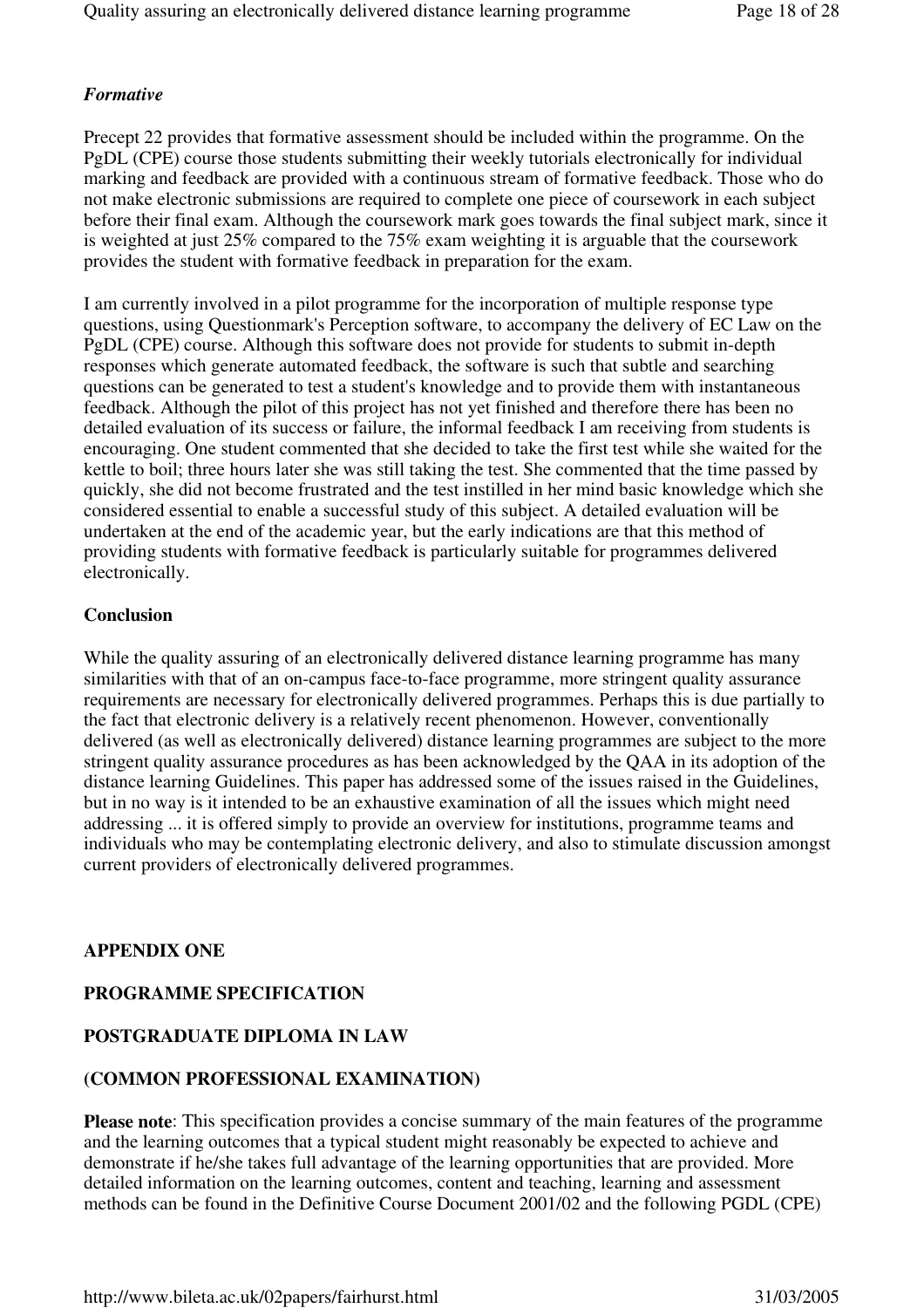student handbooks: (i) Course; (ii) Introductory Programme; and (iii) Research Project. The accuracy of the information contained in this document is reviewed by the University and may be checked by the Quality Assurance Agency for Higher Education.

**1. AWARDING INSTITUTION:** University of Huddersfield

**2. TEACHING INSTITUTION:** University of Huddersfield

**3. PROGRAMME VALIDATED BY:** The CPE Board ( the representative body of The General Council of the Bar and The Law Society)

- **4. FINAL AWARD:** Postgraduate Diploma in Law
- **5. PROGRAMME TITLE:** Common Professional Examination
- **6. UCAS CODE:** Not applicable

# **7. QAA BENCHMARKING GROUP:** Law

# **8. DATE OF PRODUCTION:** July 2001

# **9. PROGRAMME AIMS**

The aim of the programme is to:

- Provide students with a systematic and inter-disciplinary understanding of the seven Foundations of Legal Knowledge:
- Contract Law;
- Criminal Law:
- EC Law:
- Equity and Trusts;
- Land Law;
- Public Law:
- Torts:

and an eighth area of law, which will satisfy the requirements set by the General Council of the Bar and the Law Society for the academic stage of legal training for those seeking to enter the legal profession of England and Wales.

- Produce critically aware and deep-thinking students, who will adopt an inter-disciplinary approach to their study of law, and who will acquire the necessary traditional and technological research skills to achieve this aim.
- Equip students with the knowledge and skills to be able to deal with complex legal issues, recognising and providing reasoned arguments in support of potential alternative solutions, sometimes in the absence of complete information.
- Provide students with the necessary intellectual and practical legal skills, such as analysis, problem-solving and legal reasoning, critical thinking and research ability to enable them to independently solve legal problems in any branch of English law not previously studied, which they may encounter in the workplace or in their pursuit of further legal study.
- Produce students with a high level of competence in their written and oral use of the English language and legal terminology.
- Provide students with the necessary key skills to enable them to develop as independent, cooperative, adaptable, reflective and evaluative individuals in preparation for employment or further legal study.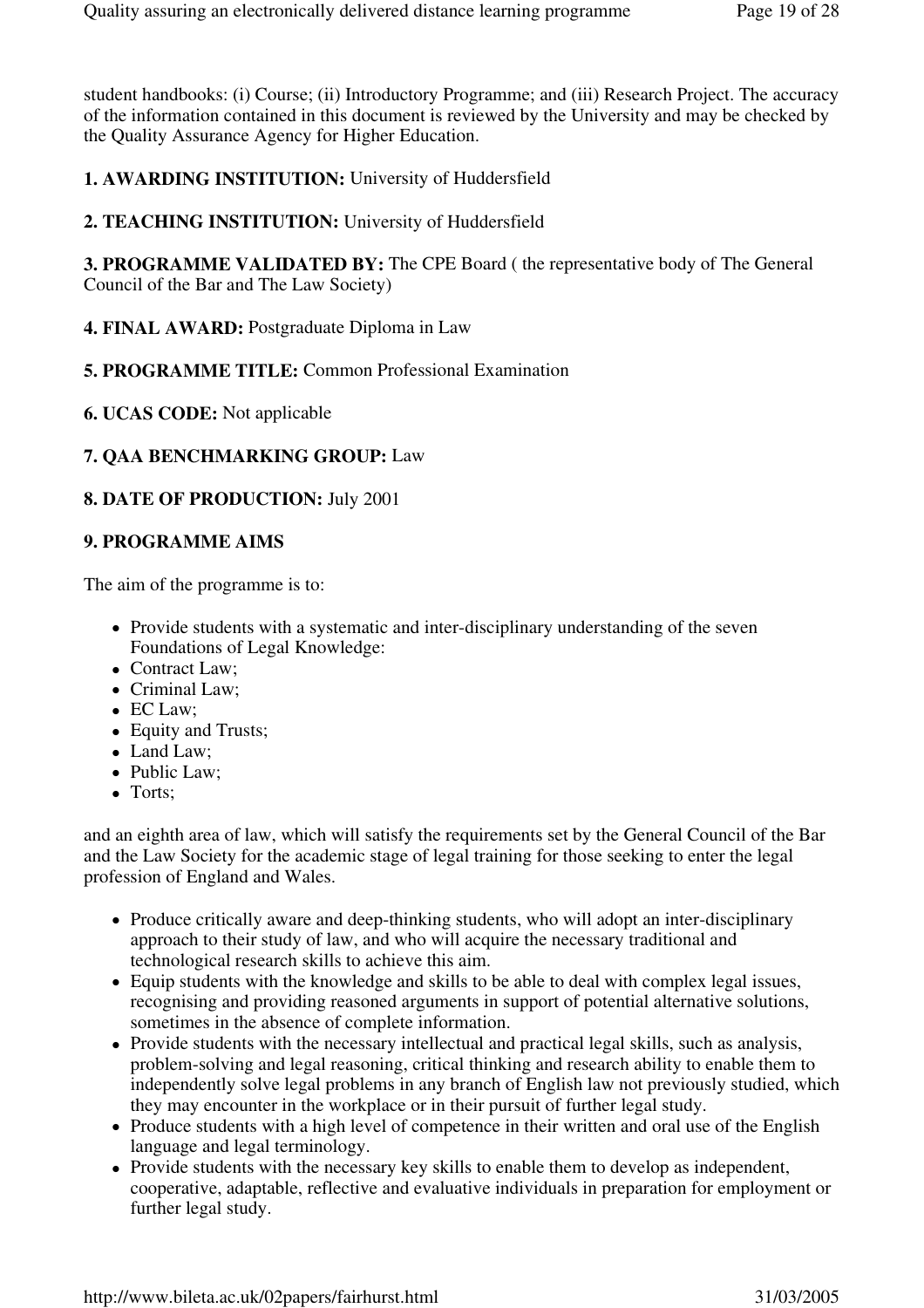# **10. PROGRAMME OUTCOMES**

Students who gain the award will have demonstrated knowledge and understanding, skills, qualities and other attributes in the areas set out below.

# **Knowledge and Understanding**

A student will be expected to demonstrate:

a) a sound understanding of English Legal Method and the English Legal System, including the institutions within which the law is administered and the personnel who practice law;

b) a systematic understanding of the seven Foundations of Legal Knowledge (i.e. Contract Law, Criminal Law, EC Law, Equity and Trusts, Land Law, Public Law and the Law of Torts) and an eighth area of law, and a critical awareness of current issues and new insights, much of which will be at the forefront of these subjects;

c) a comprehensive understanding of traditional and technological techniques of researching primary and secondary sources for each of these eight subjects, together with a practical understanding of how such research techniques are used to create and interpret knowledge in the subjects;

d) originality in the application of knowledge in these eight subjects, together with a conceptual understanding that enables a critical evaluation of current research; and

e) an understanding of some of the relevant social, economic, political, historical, philosophical, ethical, scientific and/or cultural contexts within which these eight subjects operate.

# *Teaching and learning methods used to enable knowledge and understanding to be achieved*

The course begins with an Introductory Programme consisting of two elements:

(i) preliminary reading and written exercises which are completed off-campus, with student support provided through an email tutor help-line; and

(ii) on-campus tuition comprising of lectures, tutorials, C&IT induction, and library induction and exercises.

The aim of the Introductory Programme is to expose students to English Legal Method and the English Legal System, the study of law, the layout and use of a conventional law library, and the availability and use of electronic legal materials. Upon completion students will be have a sufficient legal grounding to study the seven Foundations of Legal Knowledge and an eighth area of law.

The method of delivery for the seven Foundations of Legal Knowledge is through online lecture materials; tutor-directed online asynchronous discussion board activity (including group work); tutor-led electronic *and/or* face-to-face tutorials; and on-campus study weekends. Students are supported on an on-going basis through the provision of an email tutor help-line.

The method of delivery for the eighth area of law is through a self-directed research project under the supervision of an academic member of staff. Supervision is conducted by email.

# *Assessment methods used to enable knowledge and understanding to be demonstrated*

Achievement of outcome (a) will be demonstrated by one 2000 word essay.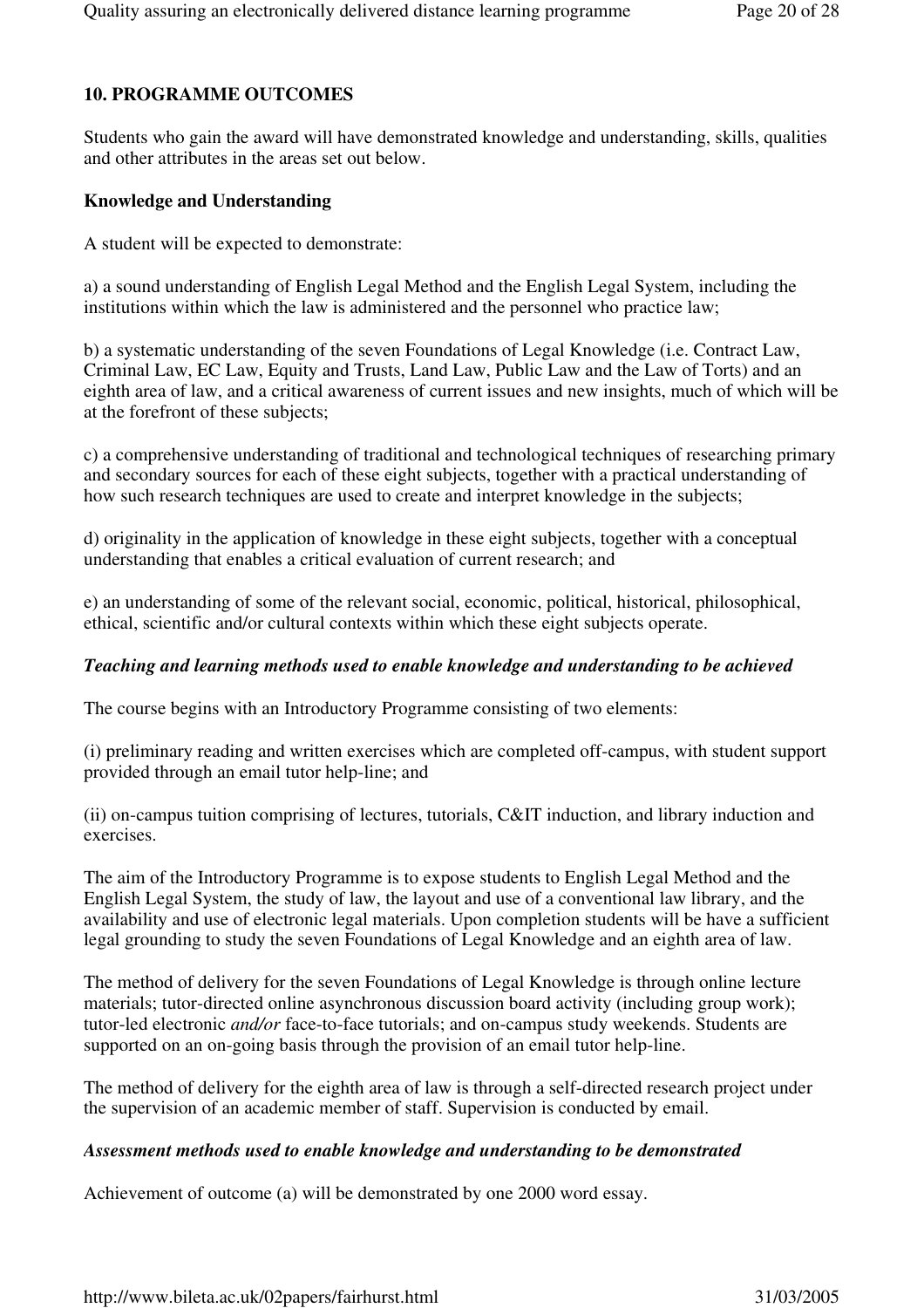Achievement of outcomes (b) to (e) will be demonstrated by:

i) performance in each of the seven Foundations of Legal Knowledge, measured through:

- tutor-directed online asynchronous discussion board activity, including group work;
- electronic tutorial submission and/or face-to-face tutorial participation;
- completion of one 2000-word coursework (problem based or essay-type); and
- completion of one three-hour unseen examination,

and

ii) completion of a 4000-word research project in an eighth area of law.

#### **Subject-Specific Skills and Other Attributes**

A student will be expected to:

a) deal with complex issues relating to the eight subjects both systematically and creatively, recognising potential alternative conclusions for particular situations and providing supporting reasons for such conclusions, and make informed judgments in the absence of complete information;

b) communicate thoughts and ideas in writing and/or orally, to both tutors and peers, using the English language and legal terminology with care, clarity and accuracy;

c) demonstrate self-direction and originality in tackling and solving problems relating to the eight subjects, and act autonomously in planning and implementing tasks; and

d) research primary and secondary sources of the eight subjects using both conventional and technological techniques.

#### *Teaching and learning methods used to enable subject-specific skills and attributes to be achieved*

The method of delivery for the seven Foundations of Legal Knowledge is through online lecture materials; tutor-directed online asynchronous discussion board activity (including group work); tutor-led electronic *and/or* face-to-face tutorials; and on-campus study weekends. Students are supported on an on-going basis through the provision of an email tutor help-line.

The method of delivery for the eighth area of law is through a self-directed research project under the supervision of an academic member of staff. Supervision is conducted by email.

#### *Assessment methods used to enable subject-specific skills and attributes to be demonstrated*

Achievement of outcomes (a) to (d) will be demonstrated by:

i) performance in each of the seven Foundations of Legal Knowledge, measured through:

- tutor-directed online asynchronous discussion board activity, including group work;
- electronic tutorial submission and/or face-to-face tutorial participation;
- completion of one 2000-word coursework (problem based or essay-type); and
- one three-hour unseen examination.

and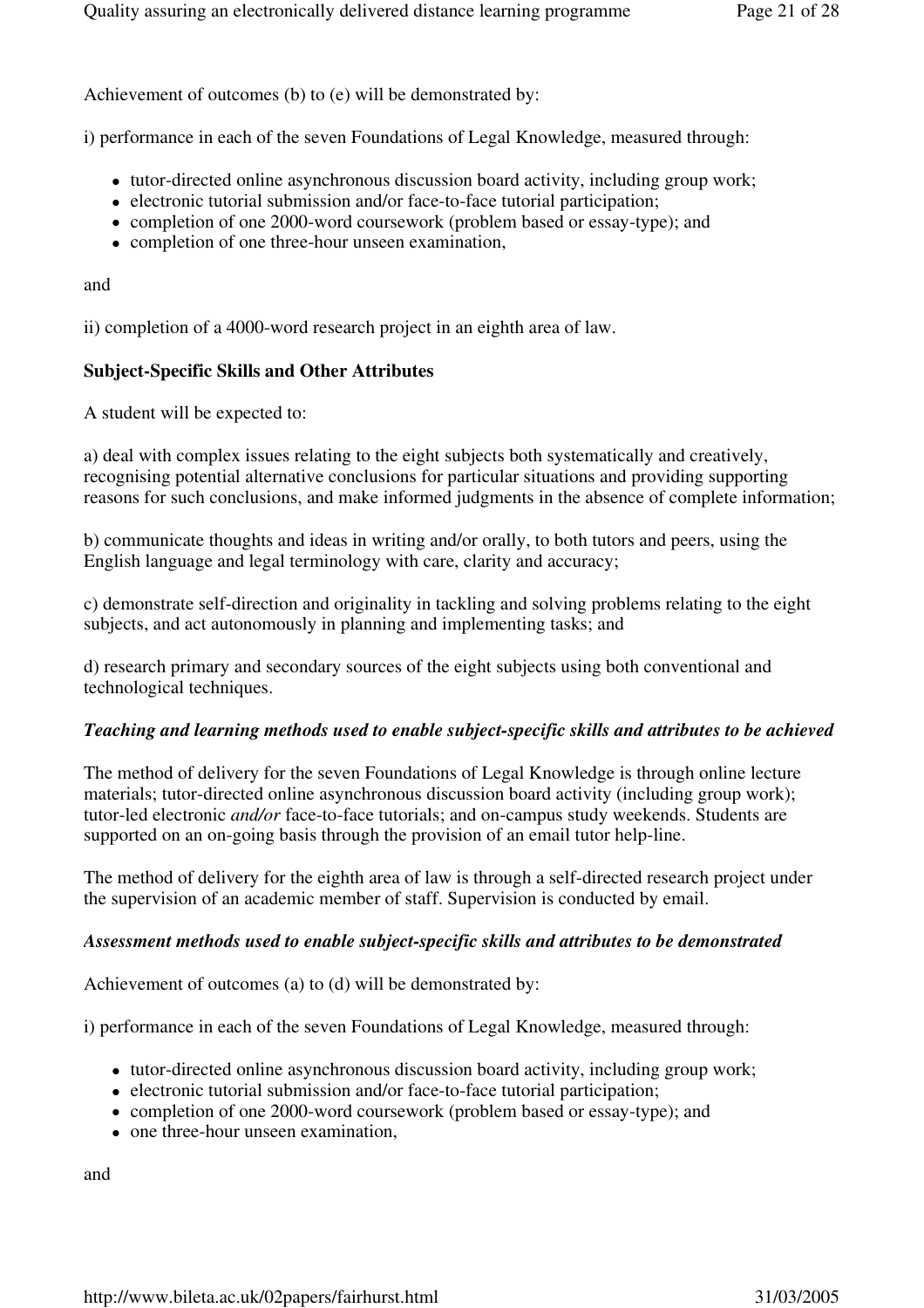ii) completion of a 4000-word research project in an eighth area of law.

# **Key Skills**

A student will be expected to:

a) work in groups co-operatively, effectively and efficiently;

b) evaluate or assess his or her own abilities, performance and understanding, to reflect on his or her own learning and to seek advice and feedback;

c) utilise problem-solving skills in theoretical and practical contexts;

d) have extensive and highly developed experience in the use of electronic information management tools, including word-processing, email, use of the Internet and electronic information retrieval systems; and

e) develop the qualities and transferable skills necessary for further study and/or employment, requiring:

- the exercise of initiative and personal responsibility;
- decision making in complex and unpredictable situations; and
- the independent learning ability required to manage further study and/or continuing professional development, including the ability to manage time and prioritise tasks by working to strict deadlines.

#### *Teaching, learning and assessment methods used to enable key skills to be achieved*

Key skills pervade every activity within the programme content and assessment:

- Introductory Programme, including C&IT induction and library exercises (traditional and electronic);
- tutor-directed online asynchronous discussion board activity, including group work;
- electronic tutorial submission and/or face-to-face tutorial participation;
- 2000-word courseworks (problem based and essay-type);
- three hour unseen examinations; and
- completion of a 4000-word research project.

# **11. PROGRAMME STRUCTURE**

The programme is available in both full-time and part-time flexible learning modes. The full-time mode is studied over one academic year, and the part-time mode over two academic years. Study is undertaken at postgraduate level. Following the Introductory Programme (which exposes students to English Legal Method and the English Legal System, the study of law, the layout and use of a conventional law library, and the availability and use of electronic legal materials) the programme is divided into seven units of study, referred to as the seven Foundations of Legal Knowledge, with an additional unit of study, the research project. Neither the seven Foundations of Legal Knowledge nor the research project carry any University credit-rating because the programme is not within the University's CATS system.

Full-time students undertake the whole programme within one academic year, whereas part-time students study four of the seven Foundations of Legal Knowledge in Year One followed by the remaining three Foundations of Legal Knowledge and the research project in Year Two.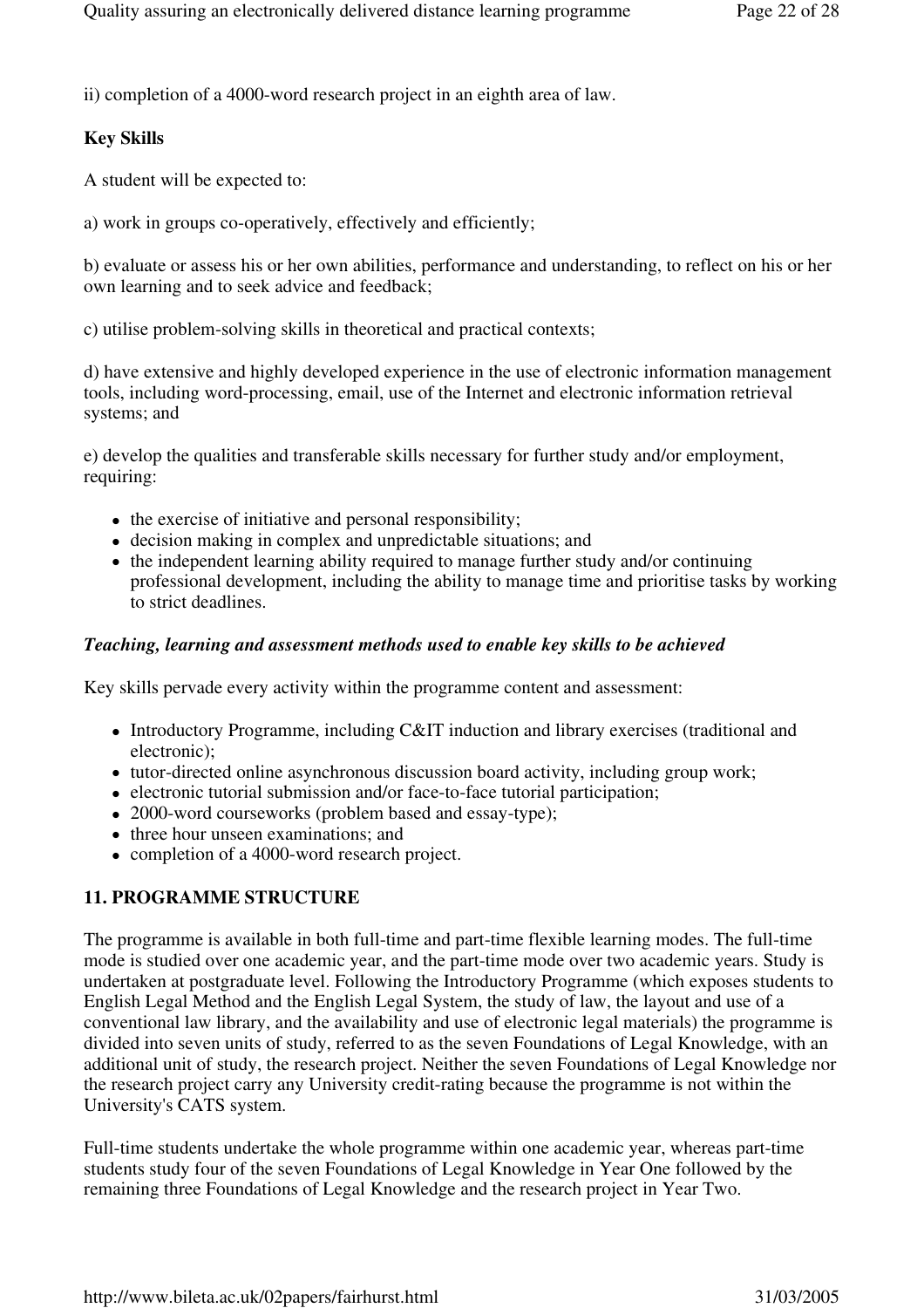Each of the seven Foundations of Legal Knowledge and the research project represents approximately 150 hours of student learning, not including revision and assessment.

The innovative feature of this programme is its electronic delivery, enabling students to study flexibly, and incorporating:

- online lecture materials:
- tutor-directed online asynchronous discussion board activity (including group work);
- tutor-led electronic tutorials with the option of attending weekly face-to-face tutorials;
- on-campus study weekends; and
- student support provided through an email tutor help-line.

A distinctive feature of this programme is the incorporation of tutor-directed online asynchronous discussion board activities, the aim of which is to achieve student collaborative learning and group work.

The programme is recognised by the General Council of the Bar and the Law Society as satisfying the academic stage of legal training for those seeking to enter the legal profession of England and Wales. Students who successfully complete the course can apply to proceed onto the Bar Vocational Course (for those seeking to qualify as Barristers) or the Legal Practice Course (for those seeking to qualify as solicitors).

Students who successfully complete the course can proceed onto the University's dissertation-based top-up MA Legal Studies, which is studied over one year, part-time.

# **12. SUPPORT FOR STUDENTS AND THEIR LEARNING**

- Optional pre-programme C&IT skills workshops for those without the necessary skill-level to undertake the programme.
- Introductory Programme (supported by a student handbook) consisting of two elements: (i) preliminary reading and written exercises which are completed off-campus, with student support provided through an email tutor help-line; and (ii) on-campus tuition comprising of lectures, tutorials, C&IT induction, and library induction and exercises.
- Comprehensive Course Handbook.
- Support throughout the course via email access to tutors and the Course Director.
- Optional on-campus weekly tutorials.
- Optional on-campus study weekends.
- Research Project (supported by a student handbook) conducted under the supervision of an academic member of staff, who will be available for email consultation.
- On-campus Library/Learning Centre with the option to use the on-campus libraries of selected UK institutions through the UK Libraries Plus scheme.
- Extensive access to online legal resources.
- User-friendly electronic learning environment (BlackBoard) with a designated area for students on the programme.
- Allocation of a personal tutor to assist in the student's pastoral care with respect to, *inter alia*, personal problems, references and representation at Examination Board discussions.
- University Medical Centre.
- University Counselling Service.
- University Accommodation Office.
- University Student Service Officer.

# **13. CRITERIA FOR ADMISSION**

The general conditions for entry onto the programme are laid down by the CPE Board, as directed by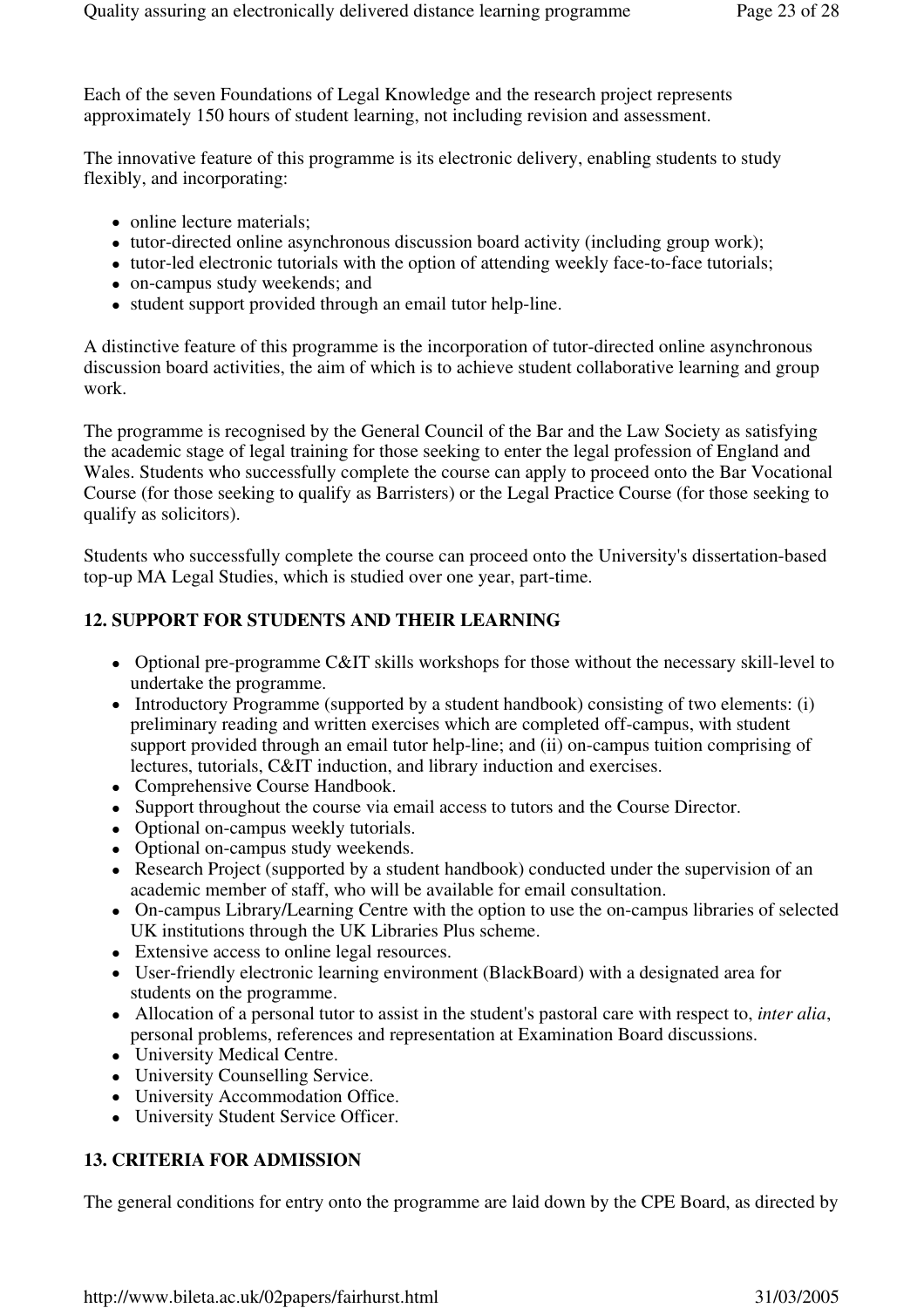the General Council of the Bar and the Law Society. Only persons in the following categories, as laid down by the CPE Board, shall be eligible to take the programme:

a) persons holding a bachelors degree (other than an honorary degree) in any subject conferred by a University in the United Kingdom or the Republic of Ireland or by the Council for National Academic Awards;

b) persons holding a degree (other than an honorary degree) in any subject conferred by a University outside the United Kingdom and the Republic of Ireland which the General Council of the Bar or the Law Society considers to be of a standard at least equivalent to that of a degree under paragraph (a) above, and to whom a Certificate of Academic Standing has been issued;

c) persons who have attained such academic and vocational qualifications as the General Council of the Bar or the Law Society considers equivalent to a bachelors degree under paragraph (a) above, and to whom a Certificate of Academic Standing has been issued;

d) persons who have been accepted by the General Council of the Bar or the Law Society for admission as mature students, and to whom a Certificate of Academic Standing has been issued; and

e) persons who have been accepted by the General Council of the Bar or the Law Society as being exempt from a minimum of four subjects, which have previously been studied within a degree programme, and to whom a Certificate of Exemption has been issued.

#### **C&IT skills**

Given the nature of this programme, there is a minimum requirement of basic Windows-based wordprocessing skills, together with a familiarity of the Internet and email system. Students who do not have the necessary skills are invited to attend pre-programme C&IT skills workshops.

#### **Language requirements**

All students must have a sufficient command of written and spoken English to enable them to fully participate in the programme. Overseas students, whose undergraduate studies were not delivered in English, are normally required to obtain a minimum of 6.0 points in IELTS or 550 points in TOEFL.

# **14. METHODS FOR EVALUATING AND IMPROVING THE QUALITY AND STANDARDS OF TEACHING AND LEARNING**

Quality is assessed by a process whereby all the different individual elements set out below provide a cross checking of quality. This assessment is drawn together by the annual report for the programme, which is considered internally by the Department of Law and the Business School (within which the Department is grouped), and externally by the CPE Board. At the end of each academic year, before the summer break, a Programme Team Review Day is held to consider changes to programme delivery for the subsequent academic year, and to undertake any staff development activities which are necessary to implement the changes. The individual elements employed to evaluate the quality of standards and teaching, and which contribute to their continued improvement are:

- Programme annual report, prepared by the Course Director and considered by the Department's Programme Committee, the Huddersfield University Business School's Course Monitoring Committee, and the CPE Board.
- Two Programme Committees during each academic year, whose membership includes students undertaking the programme.
- Minutes of Staff/Student Liaison Committees, together with staff responses.
- End-of-year student questionnaires.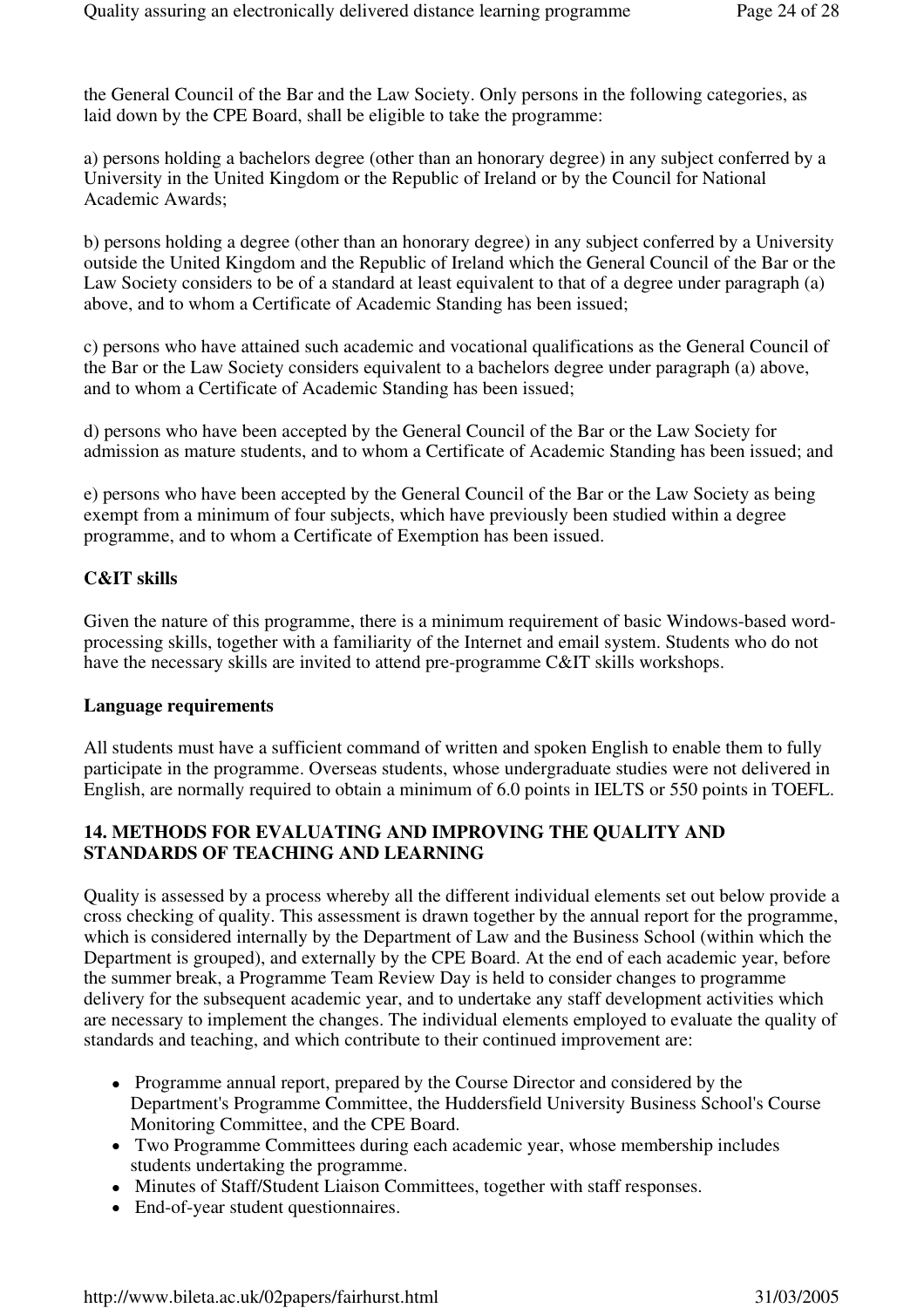- External Examiners' reports.
- Programme Team annual review day.
- Peer observation of teaching.
- Annual staff personal development review.
- Committees responsible for evaluating the quality of the education provision, include:
- Staff/Student Liaison Committee.
- Huddersfield University Business School's Teaching and Learning Committee.
- Huddersfield University Business School's Course Monitoring Sub-Committee.

# **15. REGULATION OF ASSESSMENT**

The Assessment Regulations take into account the criteria set out by the CPE Board in its various policy documents. The University has separate Assessment and Student Regulations which cover, *inter alia*, disciplinary procedures for alleged cheating or plagiarism, and appeal procedures. If there is a conflict between the CPE Assessment Regulations and the University Regulations, the CPE Assessment Regulations will take precedent.

#### **Introductory Programme**

Students must pass the Introductory Programme at the start of the programme. This is assessed on a pass or fail basis. Any student who fails at the first attempt is provided with a second attempt. This second attempt must be taken within three months of the start of the on-campus part of the Introductory Programme. A student who fails at the second attempt will be deemed to fail the programme.

#### **The seven Foundations of Legal Knowledge**

The seven Foundations of Legal Knowledge have two elements of assessment:

#### *Online discussion board activities and tutorial participation*

Discussion board activities are compulsory for all students. This is also the case with tutorial participation, which can be undertaken either by online submission, face-to-face discussion, or a combination of the two. Both online discussion board activities and tutorial participation are assessed on a pass or fail basis. Any student failing this element of the assessment strategy for any of the seven Foundations of Legal Knowledge will not be entitled to sit the final examination in that subject and will be required to re-enrol the following academic year to rectify the failure.

#### *Coursework and examination*

The piece of written coursework makes up 25% of the aggregate mark for the subject, and the unseen examination makes up the remaining 75%.

The pass mark in each of the Foundations of Legal Knowledge is 40%.

It is necessary to obtain a pass (i.e. 40%) in both examination and coursework elements. A marginal failure (35% to 39%) in one element may be compensated by performance in the other element, provided the aggregate mark for the subject is not less than 40%. However, the Examination Board is only empowered to compensate students in one subject.

#### **Research project**

The pass mark for the research project is 40%.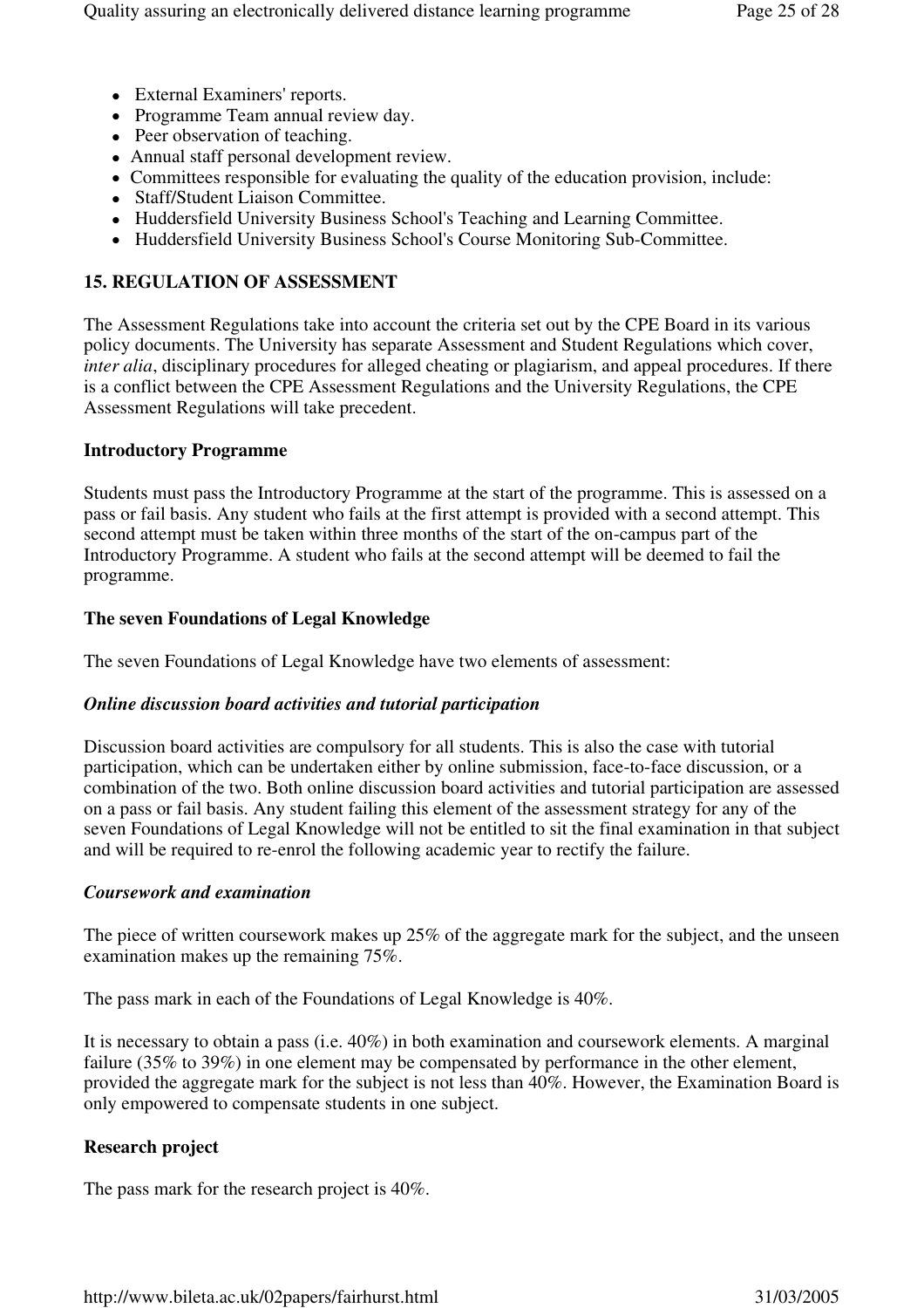#### **Final assessment**

If a student is completing the course over one year, full-time, and fails one or two of the Foundations of Legal Knowledge/research project, then the student can be referred in those failed. However, if a student fails more than two, then all seven Foundations of Legal Knowledge have to be retaken, plus the research project if the mark for that was less than 40%.

If a student is completing the course over two years, part-time, and fails one of the Foundations of Legal Knowledge/research project, then the student can be referred in the one failed. However, if a student fails more than one, then all Foundations of Legal Knowledge taken that year have to be retaken, plus the research project if the mark for that was less than 40%. In addition, a part-time student cannot go on to Year Two of the course until successfully completing Year One.

A student is entitled to be assessed in the seven Foundations of Legal Knowledge and/or the research project on three occasions. A student who is unsuccessful at the third attempt will fail the programme.

A student undertaking the programme on a full-time basis, over one academic year, must complete the programme within three years from the date the student started the programme. A student undertaking the programme on a part-time basis, over two academic years, must complete the programme within four years from the date the student started the programme, subject to the proviso that such a student is expected to complete the programme over two consecutive years.

The overall mark for the successful completion of the CPE and the award of the Postgraduate Diploma in Law is based on the average mark of the seven Foundations of Legal Knowledge, together with that of the research project combined (equal weighting).

Students obtaining a final overall average mark of at least 70% will be awarded a distinction. If this overall average mark is not achieved, but the student achieves a pass mark of at least 70% in four of the seven Foundations of Legal Knowledge and research project, and not less than 60% in the remainder, then the Examination Board has a discretion to award the student a distinction.

Students obtaining a final overall average mark of at least 60% will be awarded a commendation. If this overall average mark is not achieved, but the student achieves a pass mark of at least 60% in four of the seven Foundations of Legal Knowledge and research project, and not less than 50% in the remainder, then the Examination Board has a discretion to award the student a commendation.

- [1] See http://www.qaa.ac.uk/public/dlg/contents.htm
- [2] See http://www.qaa.ac.uk/public/cop/codesofpractice.htm
- [3] See Introduction to the Guidelines, under the heading "The form and status of the guidelines".
- [4] *Ditto*

[5] A publicity sheet for the course is available on the Internet at: http://www.hud.ac.uk/schools/hubs/course/cpe.htm

[6] Such activities are referred to as "e-tivities" by Salmon G (2000) *E-Moderating: The Key to Teaching and Learning Online*, London: Kogan Page Limited.

[7] When monitoring and participating in these e-tivities Salmon G (2000), *ibid*, refers to tutors as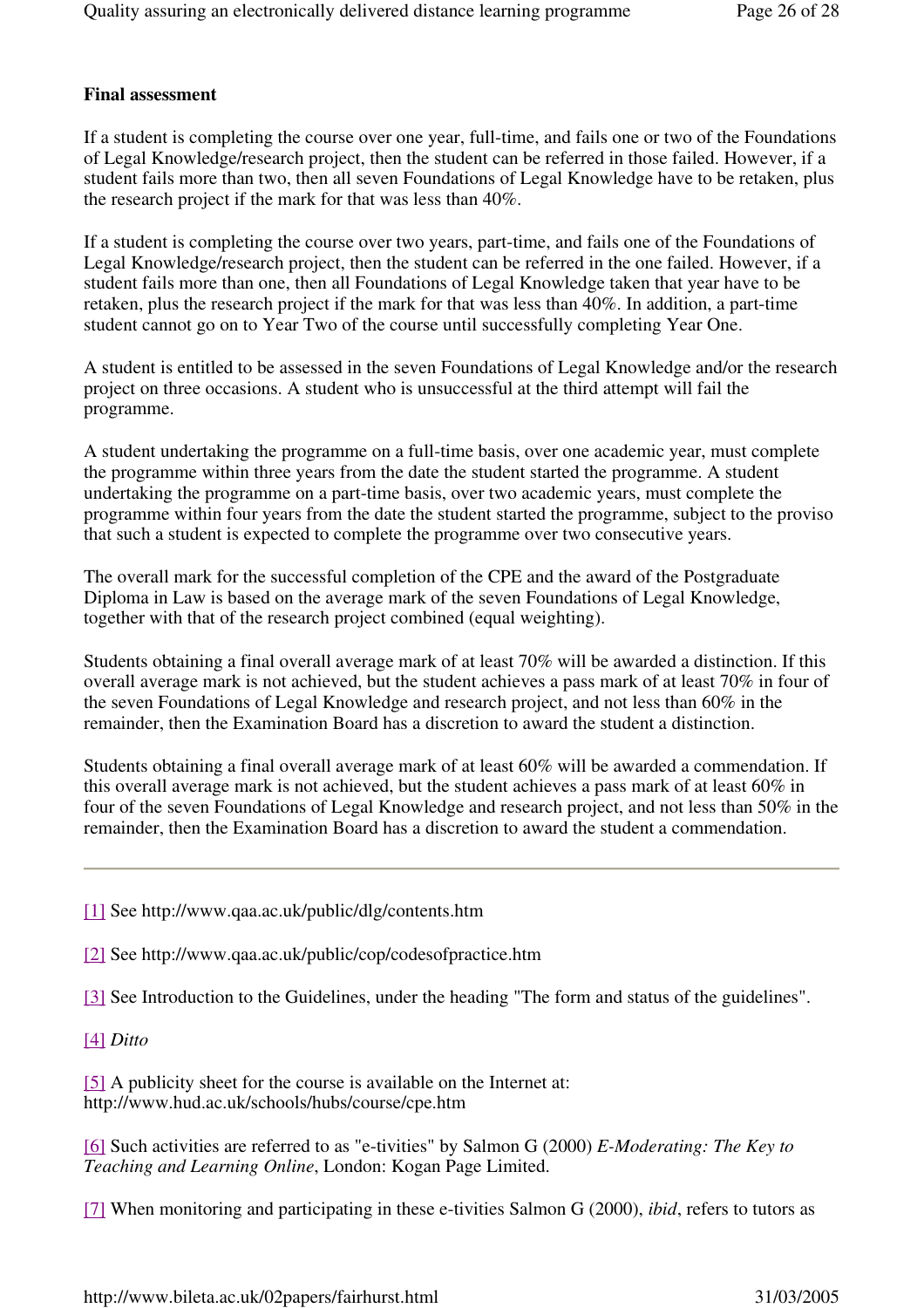"e-moderators".

[8] See, for example, the quality assurance procedures of the University of Central Lancashire: http://www.uclan.ac.uk/quality/vukg/dlthresholdcriteria.doc

[9] See http://www.qaa.ac.uk/crntwork/progspec/contents.htm for the QAA's guidance on Programme Specifications.

[10] The Programme Specification for the University of Huddersfield's PgDL (CPE) course is included in Appendix 1.

[11] See http://www.qaa.ac.uk/crntwork/nqf/nqf.htm. The implementation date for the Framework is the start of the academic year 2003/04.

[12] See http://www.qaa.ac.uk/crntwork/benchmark/benchmarking.htm

[13] As stated above, Salmon G (2000), *ibid*, refers to e-moderators. Salmon states (at p. 3) that "A moderator is a person who presides over a meeting. An e-moderator presides over an electronic online meeting or conference, though not in quite the same way as a moderator does. Computer mediated conferencing actually requires e-moderators to have a rather wider range of expertise."

[14] Precept 13

[15] The commentary in this section does *not* consider different learning styles of students. For a discussion of the pedagogical issues in relation to this see: Montgomery M., (1998) 'Addressing Diverse Learning Styles Through the Use of Multimedia' http://www.vpaa.uillinois.edu/tid/resources/montgomery.html

[16] University of Illinois Report (1999) 'Teaching at an Internet Distance: the Pedagogy of Online Teaching and Learning' http://www.vpaa.uillinois.edu/tid/report/tid\_report.html

[17] see, for example, University of Illinois Report (1999), *ibid*

[18] Feenberg A., (1999a) 'Whither Educational Technology', Volume 1 No. 4 *Peer Review*  http://www-rohan.sdsu.edu/faculty/feenberg/peer4.html at page 1

[19] see, for example, Chickering A.W., and Gamson Z.F., (1987) `Seven Principles of Good Practice in Undergraduate Education' *Faculty Inventory*  www.byu.edu/fc/pages/tchlrnpages/7princip.html

[20] Plato (1961) *Collected Dialogues*, New York: Pantheon Books

[21] Feenburg A., (1999a), *ibid*, at page 2

[22] Feenburg A., (1999a), *ibid*, at page 1

[23] Feenburg A., (1999a), *ibid*, at page 1

[24] Feenburg A., (1999a), *ibid*, at page 4

[25] Feenburg A., (1999a), *ibid*, at page 5

[26] Jones R. and Scully J., (1998) 'Effective Teaching and Learning of Law on the Web' 2 *Web*